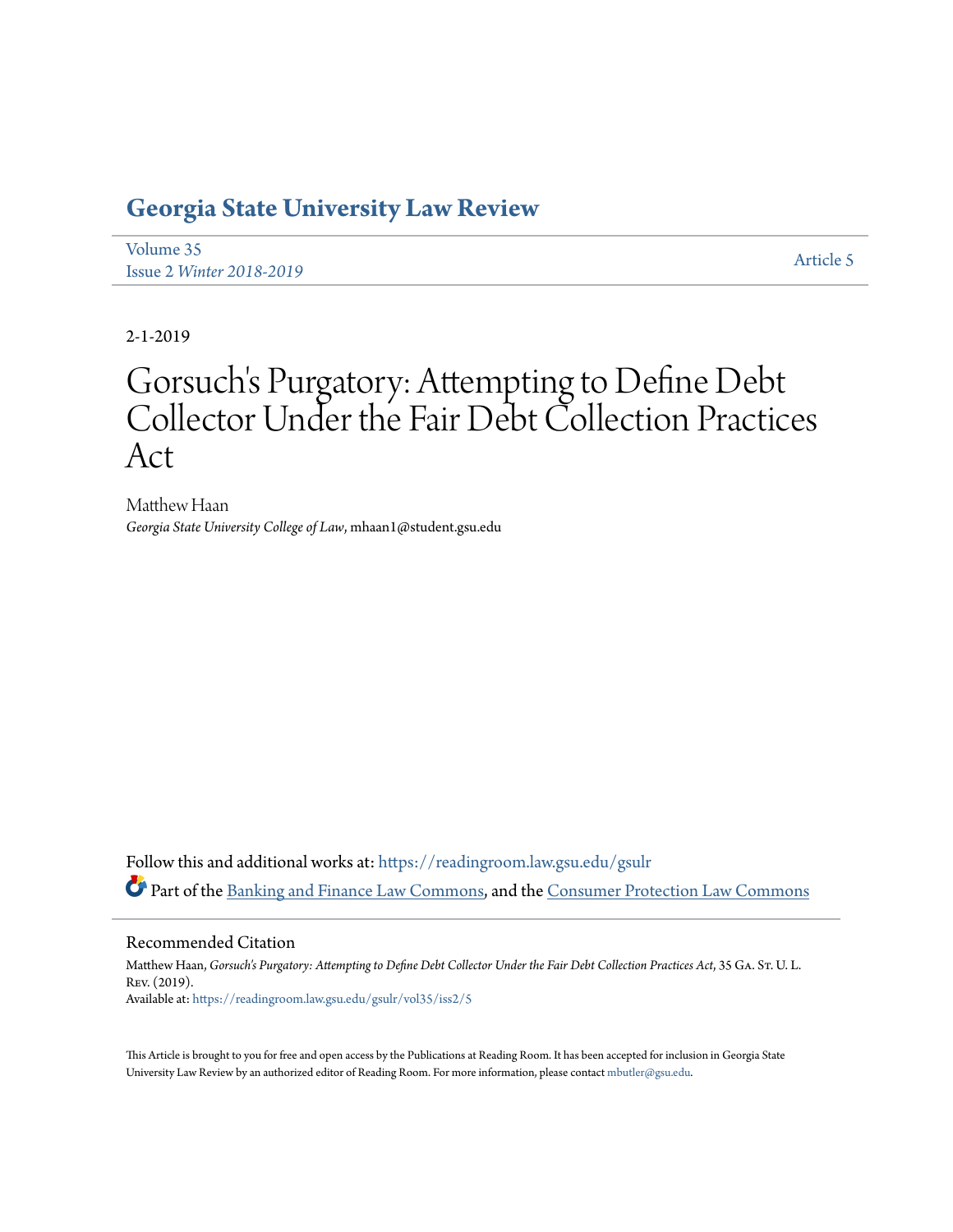### **GORSUCH'S PURGATORY: ATTEMPTING TO DEFINE DEBT COLLECTOR UNDER THE FAIR DEBT COLLECTION PRACTICES ACT**

### **Matthew D. Haan\***

#### **INTRODUCTION**

A whopping seventy million consumers in the United States are the subjects of debt collection activities.<sup>1</sup> As of March 2017, debt collection was an \$11.4 billion industry nationwide.<sup>2</sup> Debt collection affects almost one-third of American consumers, and almost threefourths of these consumers have two or more debts out for collection.<sup>3</sup> The majority of debts originate from credit or charge cards.<sup>4</sup> In a survey conducted by the Consumer Financial Protection Bureau (CFPB), nearly half of the consumers who were contacted

1

 <sup>\*</sup> \* J.D. Candidate, 2019, Georgia State University College of Law. I owe a huge thanks to Professor Emeritus Mark Budnitz for his help and feedback throughout the writing and editing process. To my family—especially my parents and sister—thank you for your guidance, encouragement, wisdom, laughs, and love before, during, and after law school. To my wife, Harriet, thank you for all of the sacrifices you have made during law school and your unwavering love and support. Finally, thank you to all of the members of the *Georgia State University Law Review* for the relentless hard work that went into this Note and in general.

<sup>1</sup>*. CFPB Survey Finds Over One-in-Four Consumers Contacted by Debt Collectors Feel Threatened*, CFPB (Jan. 12, 2017), https://www.consumerfinance.gov/about-us/newsroom/cfpb-surveyfinds-over-one-four-consumers-contacted-debt-collectors-feel-threatened/ [https://perma.cc/P689-543F] [hereinafter *CFPB Survey*].

 <sup>2.</sup> CFPB, FAIR DEBT COLLECTION PRACTICES ACT: CFPB ANNUAL REPORT 2017, at 9 (2017), https://s3.amazonaws.com/files.consumerfinance.gov/f/documents/201703\_cfpb\_Fair-Debt-Collection-Practices-Act-Annual-Report.pdf [https://perma.cc/3ZFK-9G54] [hereinafter CFPB 2017]. The number of consumers affected by debt collection has more than doubled in the past four years—in 2013, the CFPB reported that thirty million consumers were subject to debt collection activities. CFPB, FAIR DEBT COLLECTION PRACTICES ACT: CFPB ANNUAL REPORT 2013, at 2 (2013), http://files.consumerfinance.gov/f/201303\_cfpb\_March\_FDCPA\_Report1.pdf [https://perma.cc/77MX-3N3D].

 <sup>3.</sup> CFPB, CONSUMER EXPERIENCES WITH DEBT COLLECTION: FINDINGS FROM THE CFPB'S SURVEY OF CONSUMER VIEWS ON DEBT, at 5 (2017), https://files.consumerfinance.gov/f/documents/201701\_cfpb\_Debt-Collection-Survey-Report.pdf [https://perma.cc/F99P-U3ZL]. The majority of consumers with more than one debt out for collection are between thirty-five and forty-nine years old, but debt collection affects all age groups. *Id.* at 17.

<sup>4</sup>*. Id.* at 19. Student loans are the second most common type of debt reported with credit or charge cards and student loans comprising nearly 75% of all reported debts. *Id.*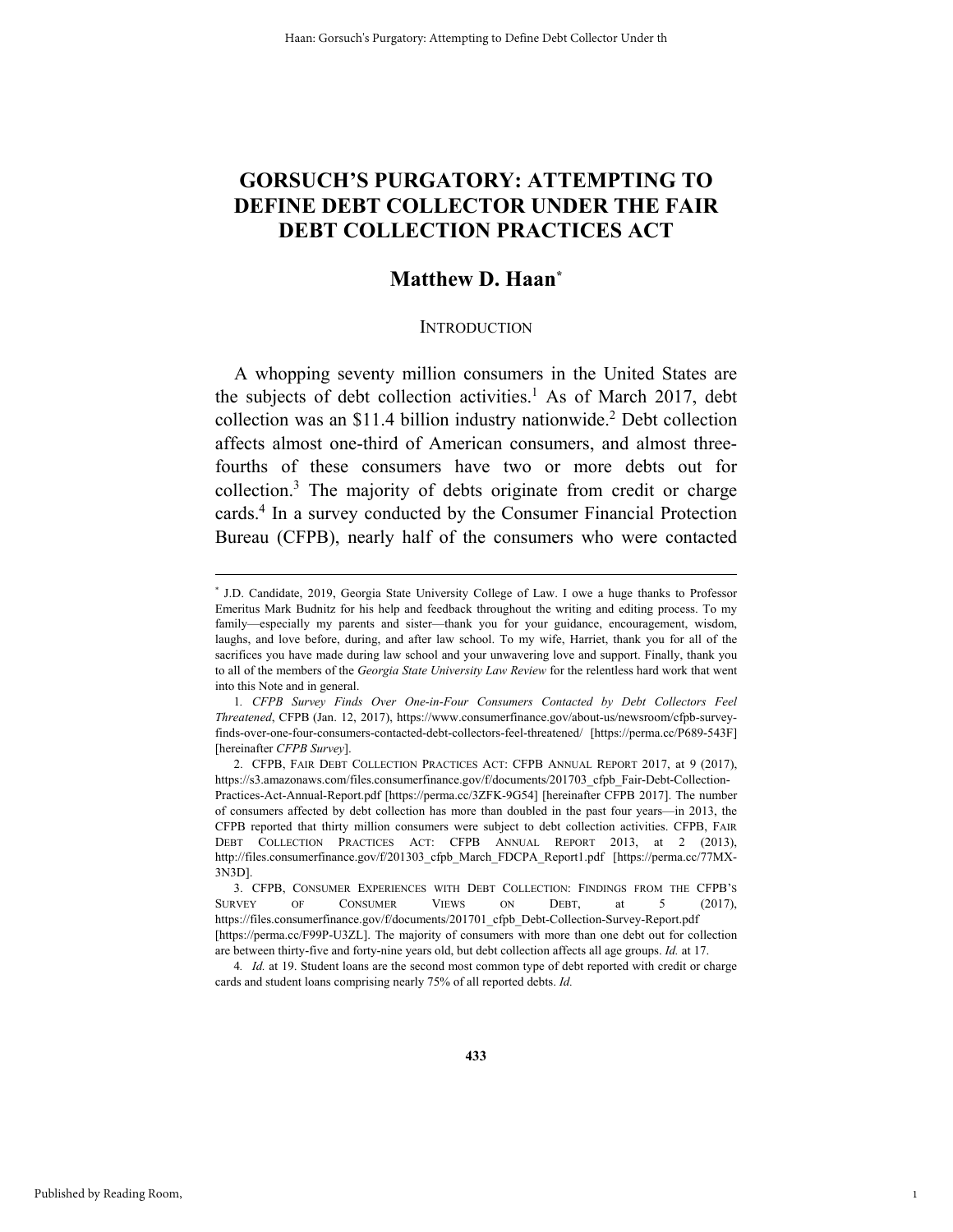about a debt by a debt collector indicated that they requested that the debt collector stop contacting them.<sup>5</sup> Three-fourths of consumers in this group reported that the debt collector did not honor their requests.<sup>6</sup> The federal Fair Debt Collection Practices Act (FDCPA) makes it illegal for debt collectors to use certain tactics and contact debtors at certain times and places and provides opportunities for harmed consumers to seek redress.<sup>7</sup> The FDCPA, a strict liability statute, creates a private right of action that allows consumers to collect up to \$1,000 in statutory damages if they can prove that the debt collector did not collect, or attempt to collect, the debts in accordance with the statute.<sup>8</sup>

In June 2017, the Supreme Court's decision in *Henson v. Santander Consumer USA, Inc.* made it harder for consumers to seek redress from certain entities when it definitively ruled that those who purchase debt profiles and subsequently attempt to collect on them are not debt collectors under the statute.<sup>9</sup> The Court's analysis

(1) any actual damage sustained by such person as a result of such failure; (2)(A) in the case of any action by an individual, such additional damages as the court may allow, but not exceeding \$1,000; or (B) in the case of a class action, (i) such amount for each named plaintiff as could be recovered under subparagraph (A), and (ii) such amount as the court may allow for all other class members, without regard to a minimum individual recovery, not to exceed the lesser of \$500,000 or 1 per centum of the net worth of the debt collector; and (3) in the case of any successful action to enforce the foregoing liability, the costs of the action, together with a reasonable attorney's fee as determined by the court. On a finding by the court that an action under this section was brought in bad faith and for the purpose of harassment, the court may award to the defendant attorney's fees reasonable in relation to the work expended and costs.

*Id.* However, the Act provides that a debt collector may not be liable if it can show "by a preponderance" of evidence that the violation was not intentional" and was the result of a bona fide error. *Id.* § 1692k(c).

8*. See id.* § 1692k. Black's Law Dictionary defines strict liability as "[l]iability that does not depend on proof of negligence or intent to do harm but that is based instead on a duty to compensate the harms proximately caused by the activity or behavior subject to the liability rule." *Strict Liability*, BLACK'S LAW DICTIONARY (10th ed. 2014).

 9. Henson v. Santander Consumer USA, Inc., 137 S. Ct. 1718, 1721–22 (2017). The unanimous opinion was the first written by Justice Gorsuch. Ryan Lovelace, *Neil Gorsuch Writes First Opinion as* 

 <sup>5</sup>*. CFPB Survey*, *supra* note 1.

<sup>6</sup>*. Id.* The CFPB also reported that, in general, over 25% of consumers contacted about a debt felt threatened. *Id.* 

<sup>7</sup>*. See* 15 U.S.C. § 1692k(a) (2012). The FDCPA is a strict liability statute, making any debt collector who fails to comply with any section of the Act with respect to a consumer liable to that consumer in an amount equal to: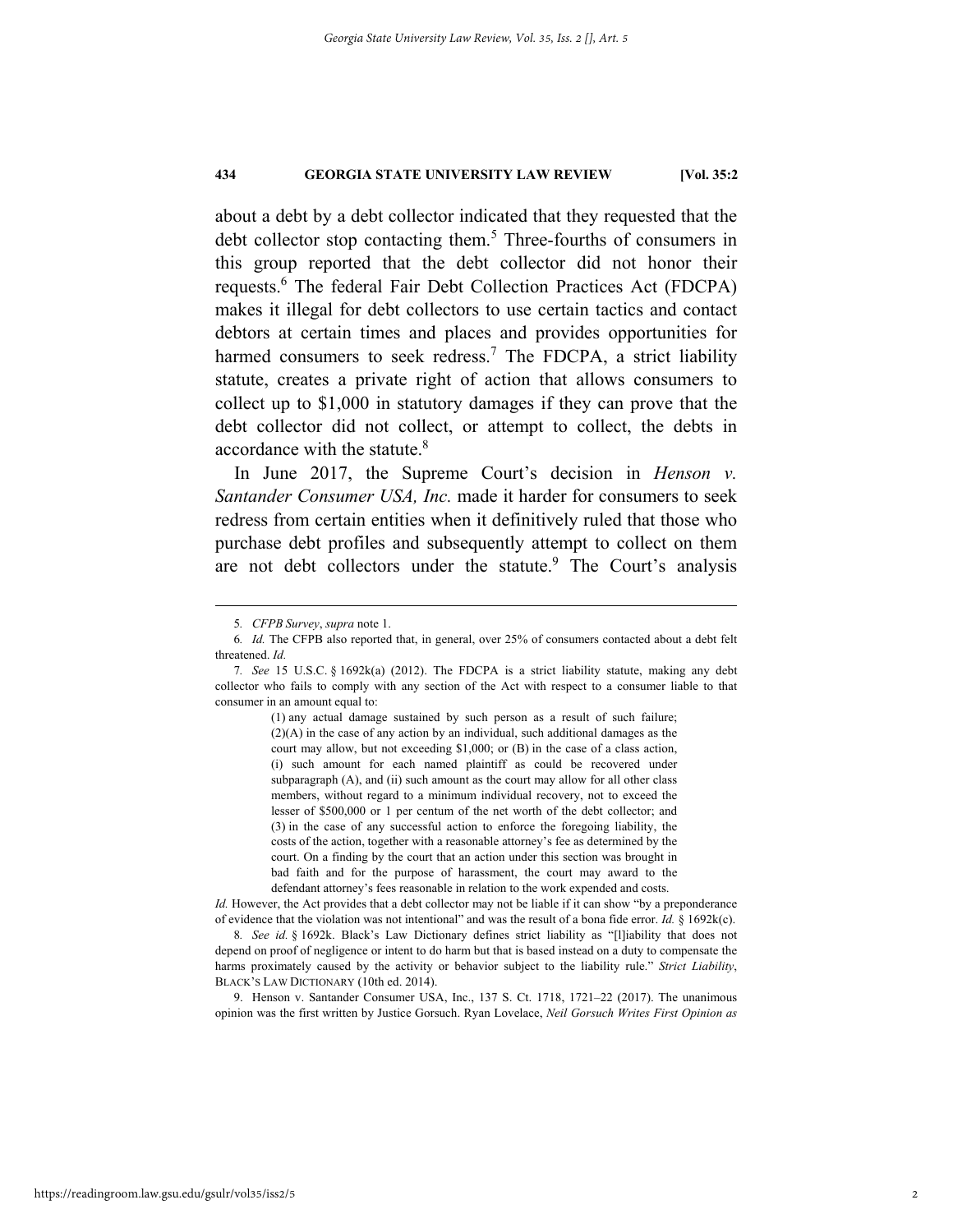focused on one statutory definition of a debt collector as one who collects debts "owed . . . another."10 The Court reasoned that because debt purchasers become the owners of these debts, they are attempting to collect debts owed to themselves, not debts "owed ... another."<sup>11</sup> However, the Court addressed only one definition of debt collector under the FDCPA, thus leaving unanswered the question of whether debt purchasers are subject to the other statutory definition of debt collector. Under the other definition, a debt collector is one whose principal business purpose is the collection of debt.<sup>12</sup> This Note analyzes the legal ramifications of the Supreme Court's decision and proposes a solution that provides clarity for consumers, debt collectors, and creditors.

Part I of this Note provides background on the FDCPA and the federal agencies charged with its enforcement.<sup>13</sup> Part I also provides background on judicial analysis of the FDCPA before *Henson v. Santander* and explains the nature of the Supreme Court's decision.<sup>14</sup> Part II analyzes the ramifications of *Henson v. Santander* for debtors and debt purchasers.15 Part II also analyzes how the Supreme Court's decision can affect the CFPB.16 Part III proposes and discusses a three-tiered solution that involves congressional and CFPB action and discusses what would happen if Congress and the CFPB left the solution up to the courts. $17$ 

1

*Supreme Court Justice*, WASH. EXAMINER (June 12, 2017, 10:59 AM), http://www.washingtonexaminer.com/neil-gorsuch-writes-first-opinion-as-supreme-courtjustice/article/2625661 [https://perma.cc/CH8C-T9LT].

<sup>10</sup>*. Henson*, 137 S. Ct. at 1721 ("[W]e begin, as we must, with a careful examination of the statutory text.").

<sup>11</sup>*. Id.*

<sup>12.</sup> Matthew Rosenkoff, *Game, Set, but Not Match: Supreme Court's Decision in* Henson v. Santander, 86 U.S.L.W. (BNA) 45, 48 (2017).

<sup>13</sup>*. See* discussion *infra* Part I.A–B.

<sup>14</sup>*. See* discussion *infra* Part I.C.

<sup>15</sup>*. See* discussion *infra* Part II.

<sup>16</sup>*. See* discussion *infra* Part II.

<sup>17</sup>*. See* discussion *infra* Part III.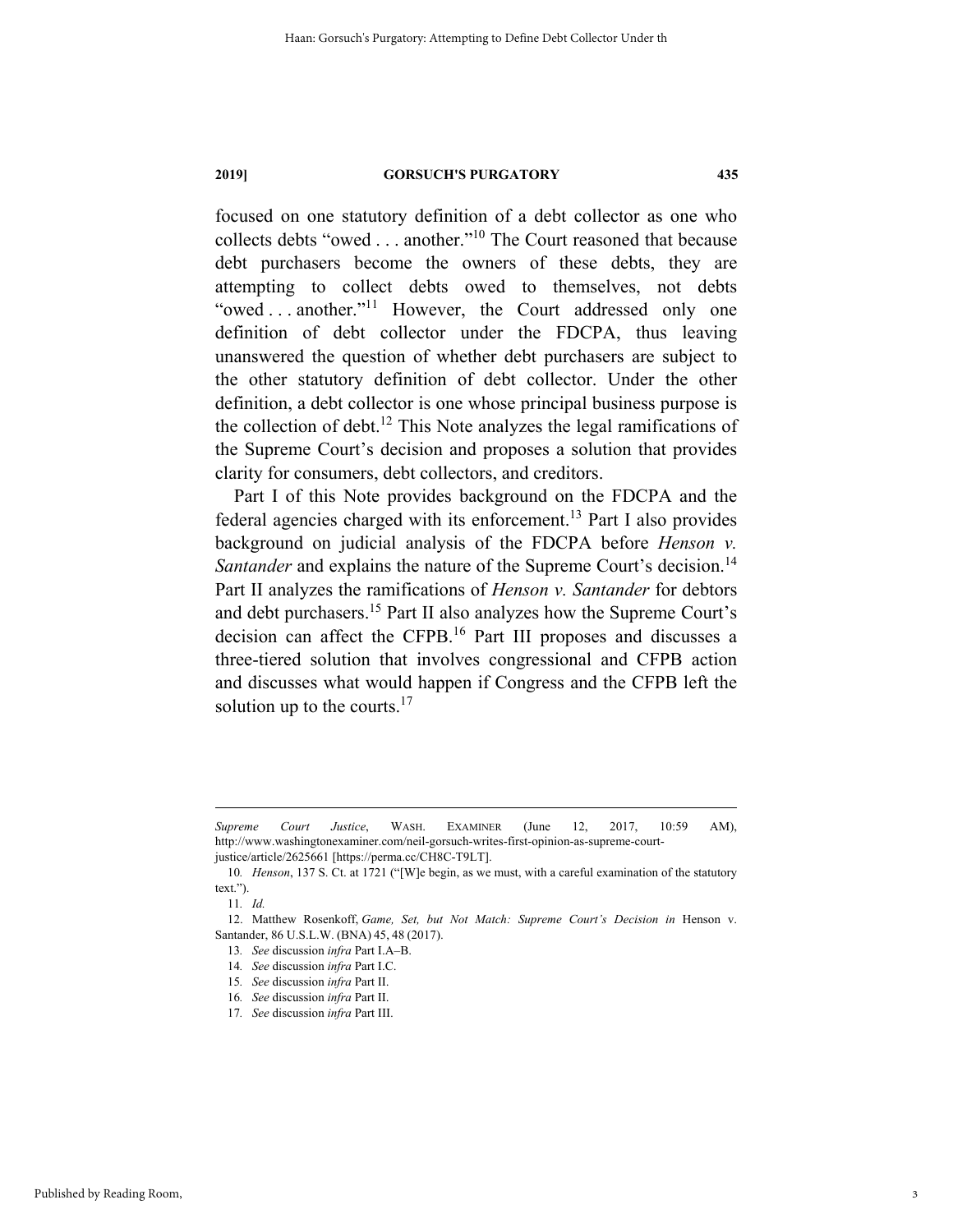#### *I. Background*

Congress enacted the FDCPA in  $1977^{18}$  in response to congressional research that found evidence of abusive, deceptive, and unfair debt collection practices.<sup>19</sup> The Act's main purposes are to  $(1)$ eliminate abusive debt collection, (2) protect ethical debt collectors from disadvantages, and  $(3)$  foster uniform consumer protection.<sup>20</sup> The Act has been criticized for its lack of clarity, $2<sup>1</sup>$  and disputes over the intended scope of coverage for the FDCPA go back at least thirty years.<sup>22</sup>

#### *A. Who Does the FDCPA Cover?*

The FDCPA is a broad statute,  $2<sup>3</sup>$  but in many respects it is also narrow.<sup>24</sup> The Act only covers debt collectors who are collecting debts stemming from primarily personal consumer transactions.<sup>25</sup> Congress intended for the FDCPA to apply only to debt collectors as opposed to banks and other financial product lenders—due to the belief that financial product lenders were more likely to have repeated contact with a consumer.<sup>26</sup>

 <sup>18.</sup> Kaymark v. Bank of Am., N.A., 783 F.3d 168, 174 (3d Cir. 2015).

 <sup>19. 15</sup> U.S.C. § 1692(a)–(b), (e) (2012); *Kaymark*, 783 F.3d at 174.

 <sup>20.</sup> Jolina Cuaresma, Katherine Lamberth & Brent Yarborough, *Do You Think Banks Are Debt Collectors? The CFPB and the FTC Do*, BUS. L. TODAY, Oct. 2016, at 1.

 <sup>21.</sup> Carmen H. Thomas, Graham R. Billings & Donna O. Tillis, *Defining "Debt Collector" Under the FDCPA: The Eleventh and Fourth Circuits Reject the Acquired-in-Default Test*, 72 BUS. LAW. 487, 487 (2017).

<sup>22</sup>*. See, e.g.*, Kimber v. Fed. Fin. Corp., 668 F. Supp. 1480, 1484 (M.D. Ala. 1987).

<sup>23</sup>*. Kaymark*, 783 F.3d at 174 ("The Court has repeatedly held that '[a]s remedial legislation, the FDCPA must be broadly construed in order to give full effect to these purposes . . . .'").

<sup>24</sup>*. See* Rosenkoff, *supra* note 12, at 46.

<sup>25</sup>*. Id.*; *see also* FTC, DEBT COLLECTION 1 (2015), https://www.consumer.ftc.gov/articles/pdf-0036 debt-collection.pdf [https://perma.cc/9RDV-CHF5]. Even though the FDCPA does not cover debts incurred for business or commercial purposes, a consumer can still be liable in his individual capacity for business debts. Boosahda v. Providence Dane LLC, 462 F. App'x 331, 335 (4th Cir. 2012).

 <sup>26.</sup> Cuaresma et al., *supra* note 20, at 1. Congress thought that debt collectors have little to no concern with a debtor's perception of them because, often, debt collectors do not have contact with a debtor after receiving payment. *Id.* However, banks and consumer lenders are more likely to have future contact with consumers and therefore have an inherent reason not to engage in abusive behavior so that they can protect their good will. *Id.*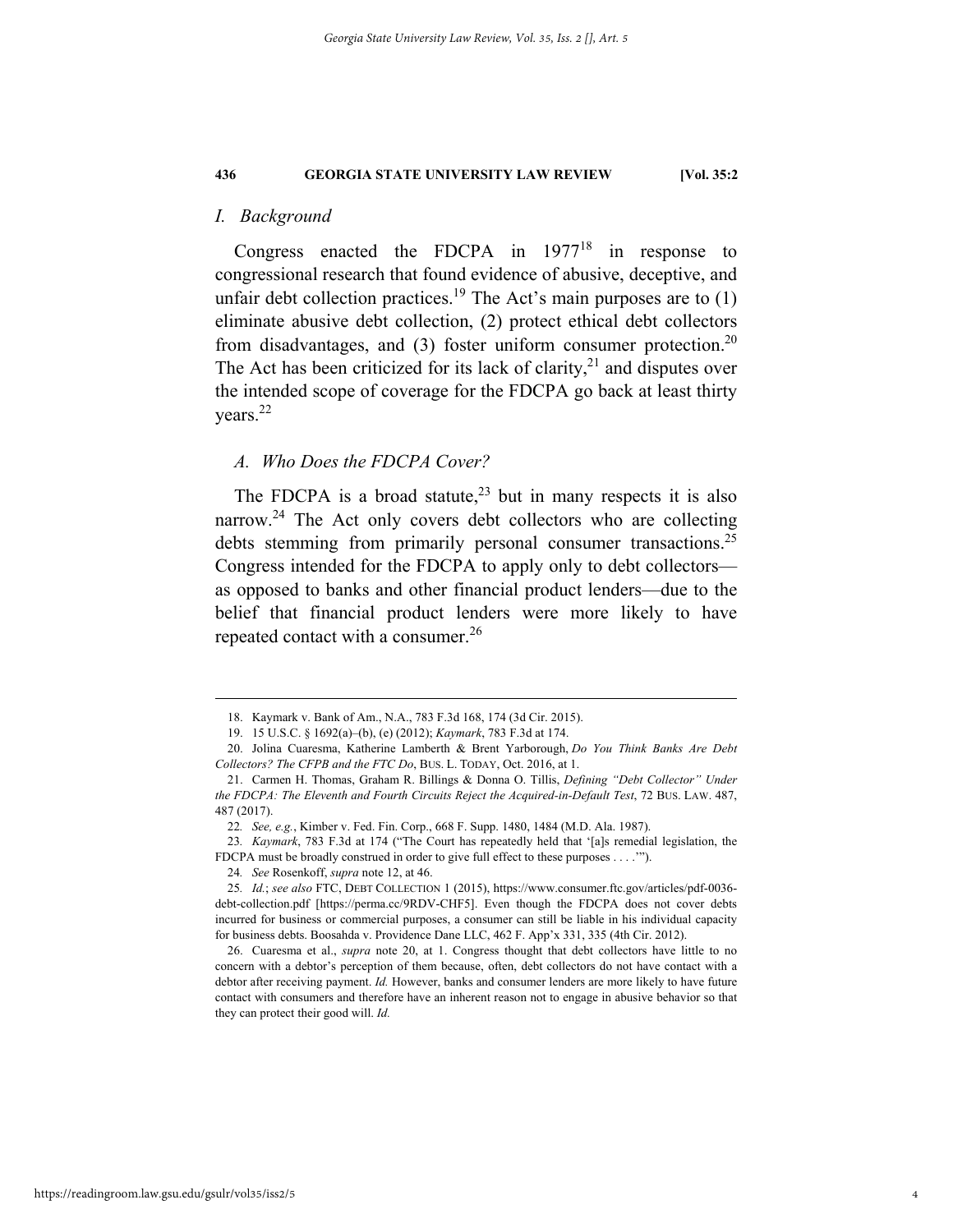The FDCPA defines a debt collector as "any person who uses any instrumentality of interstate commerce or the mails in any business the principal purpose of which is the collection of any debts, or who regularly collects or attempts to collect, directly or indirectly, debts owed or due or asserted to be owed or due another."27 Put another way, a debt collector is bound to the provisions of the FDCPA if its principal purpose of business is debt collection or if they regularly collect debts owed to another entity.28

#### *B. The Consumer Financial Protection Bureau*

Before 2010, the Federal Trade Commission (FTC) served as the enforcing body of the FDCPA, and in many respects the Commission still has enforcement power.<sup>29</sup> The Dodd-Frank Wall Street Reform and Consumer Protection Act (Dodd-Frank), among other things,

 <sup>27. 15</sup> U.S.C. § 1692a(6) (2012). The statute excludes from the definition:

<sup>(</sup>A) any officer or employee of a creditor while, in the name of the creditor, collecting debts for such creditor; (B) any person while acting as a debt collector for another person, both of whom are related by common ownership or affiliated by corporate control, if the person acting as a debt collector does so only for persons to whom it is so related or affiliated and if the principal business of such person is not the collection of debts; (C) any officer or employee of the United States or any State to the extent that collecting or attempting to collect any debt is in the performance of his official duties; (D) any person while serving or attempting to serve legal process on any other person in connection with the judicial enforcement of any debt; (E) any nonprofit organization which, at the request of consumers, performs bona fide consumer credit counseling and assists consumers in the liquidation of their debts by receiving payments from such consumers and distributing such amounts to creditors; and (F) any person collecting or attempting to collect any debt owed or due or asserted to be owed or due another to the extent such activity (i) is incidental to a bona fide fiduciary obligation or a bona fide escrow arrangement; (ii) concerns a debt which was originated by such person; (iii) concerns a debt which was not in default at the time it was obtained by such person; or (iv) concerns a debt obtained by such person as a secured party in a commercial credit transaction involving the creditor.

*Id.* § 1692a(6)(A)–(F).

 <sup>28.</sup> Thomas et al., *supra* note 21, at 487–88.

 <sup>29. 15</sup> U.S.C. § 1692*l*(a) (2012) ("The Federal Trade Commission shall be authorized to enforce compliance with this subchapter, except to the extent that enforcement of the requirements imposed under this subchapter is specifically committed to another Government agency . . . ."). Generally, the FTC seeks to prevent persons and businesses, with some statutory exceptions, from engaging in unfair competition and unfair or deceptive acts or practices that affect interstate commerce. *Id.* § 45(a)(2).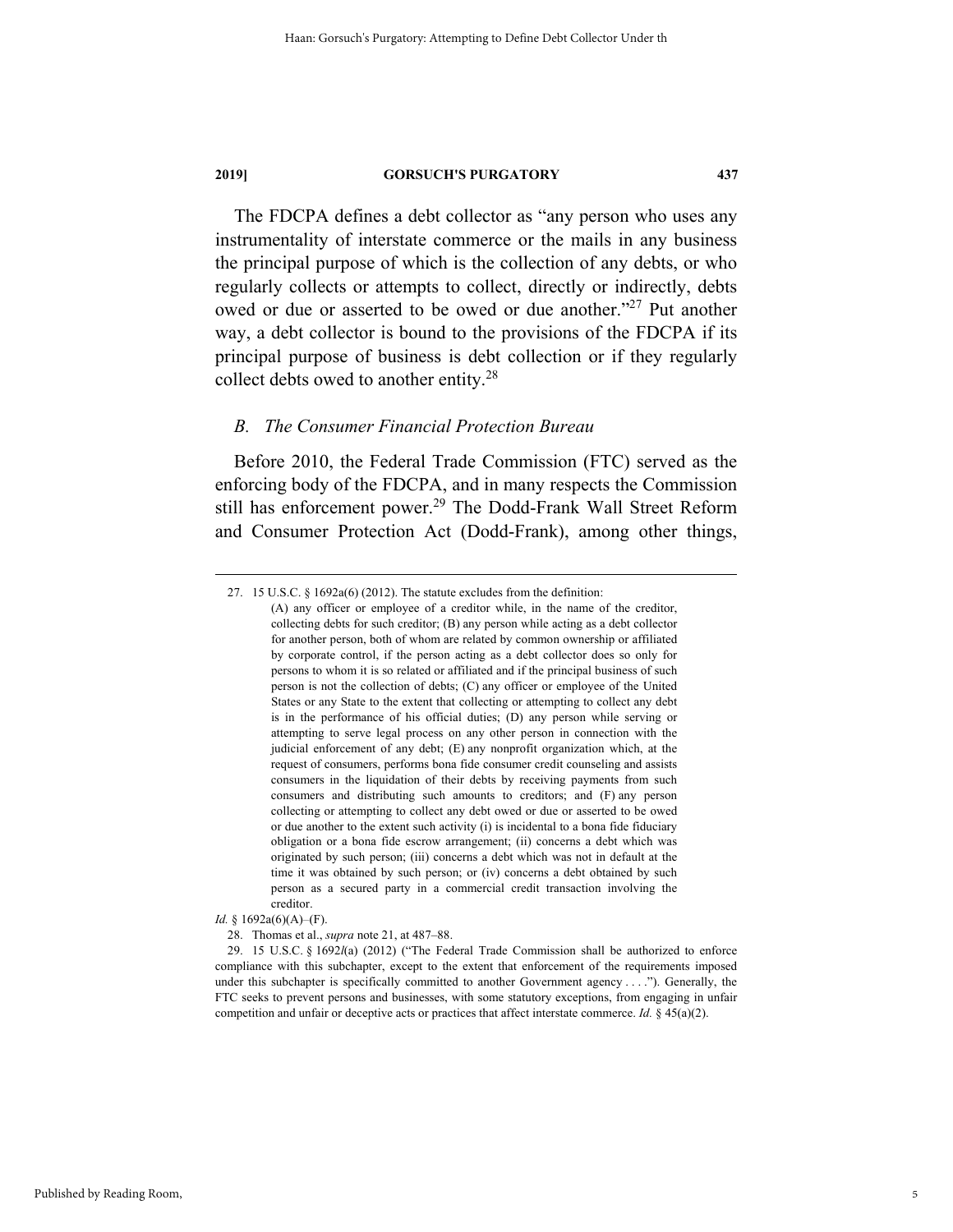created the Consumer Financial Protection Bureau (CFPB) as part of the sweeping financial reforms in the wake of the 2008 financial crisis.<sup>30</sup> Dodd-Frank amended the FDCPA to add the Bureau to the list of agencies with the power to enforce the  $Act.^31$  The CFPB oversees federal laws that protect financial-products consumers from unfair, abusive, and deceptive acts or practices.<sup>32</sup> It is the only consumer-focused regulatory agency, consolidating the shared power of several agencies within the federal government.<sup>33</sup> The CFPB and the FTC share enforcement authority of the FDCPA, $34$  but from a practical standpoint the CFPB assumes a large role over enforcing the FDCPA and other debt collection laws.<sup>35</sup> Since Congress established the CFPB six years ago, the agency has enjoyed success in its consumer protection goals, returning billions of dollars to consumers through enforcement actions.<sup>36</sup> However, the Supreme Court dealt a

 <sup>30.</sup> Dodd-Frank Wall Street Reform and Consumer Protection Act, Pub. L. No. 111-203, § 1011, 124 Stat. 1376, 1964 (2010) (codified as 12 U.S.C. § 5491 (2012)).

<sup>31</sup>*. Id.* § 1089, 124 Stat. 1376, 2092 (codified as amended as 15 U.S.C. § 1692*l* (2012)) ("The Fair Debt Collection Practices Act (15 U.S.C. 1692 et seq.) is amended . . . by striking 'Commission' each place that the term appears and inserting 'Bureau' . . . . The term 'Bureau' means the Bureau of Consumer Financial Protection."). Until Dodd-Frank created the CFPB, no agency had the authority to issue regulations with respect to the FDCPA. CFPB, SMALL BUSINESS REVIEW PANEL FOR DEBT COLLECTOR AND DEBT BUYER RULEMAKING: OUTLINE OF PROPOSALS UNDER CONSIDERATION AND ALTERNATIVES CONSIDERED 2 (2016), http://files.consumerfinance.gov/f/documents/20160727\_cfpb\_Outline\_of\_proposals.pdf [https://perma.cc/YR7H-TZL3].

 <sup>32. 12</sup> U.S.C. § 5531(a) (2012).

 <sup>33.</sup> Megan Slack, *Consumer Financial Protection Bureau 101: Why We Need a Consumer Watchdog*, OBAMA WHITE HOUSE: BLOG (Jan. 4, 2012, 11:13 AM), https://obamawhitehouse.archives.gov/blog/2012/01/04/consumer-financial-protection-bureau-101-whywe-need-consumer-watchdog#What is CFPB [https://perma.cc/54S5-RYAR]. Before the CFPB, the Federal Deposit Insurance Corporation, the Federal Trade Commission, the National Credit Union Administration, the Office of the Comptroller of the Currency, the Office of Thrift Supervision, and the Department of Housing and Urban Development shared consumer financial protection responsibilities. Matt Gunn, *What's Getting Consolidated Under the CFPB?*, BANK SYS. & TECH. (Mar. 23, 2011, 12:25 PM), http://www.banktech.com/compliance/whats-getting-consolidated-under-the-cfpb/d/did/1294592.html [ https://perma.cc/T6ZW-CG4J].

<sup>34</sup>*. See generally* CFPB 2017, *supra* note 2, at 8 ("The CFPB and the FTC work closely to coordinate debt collection enforcement actions among other matters related to debt collection."). From a practical standpoint, the CFPB assumes a large role over enforcing the FDCPA and other debt collection laws.

 <sup>35.</sup> Evan Dix, *Dazed and Confused: The Need for Clarity in Dodd-Frank's Abusive Standard*, 47 STETSON L. REV. 185, 211 (2017).

 <sup>36.</sup> C. Ryan Barber, *The CFPB, Often a Winner in Court, Hit a Rough Patch this Summer*, NAT'L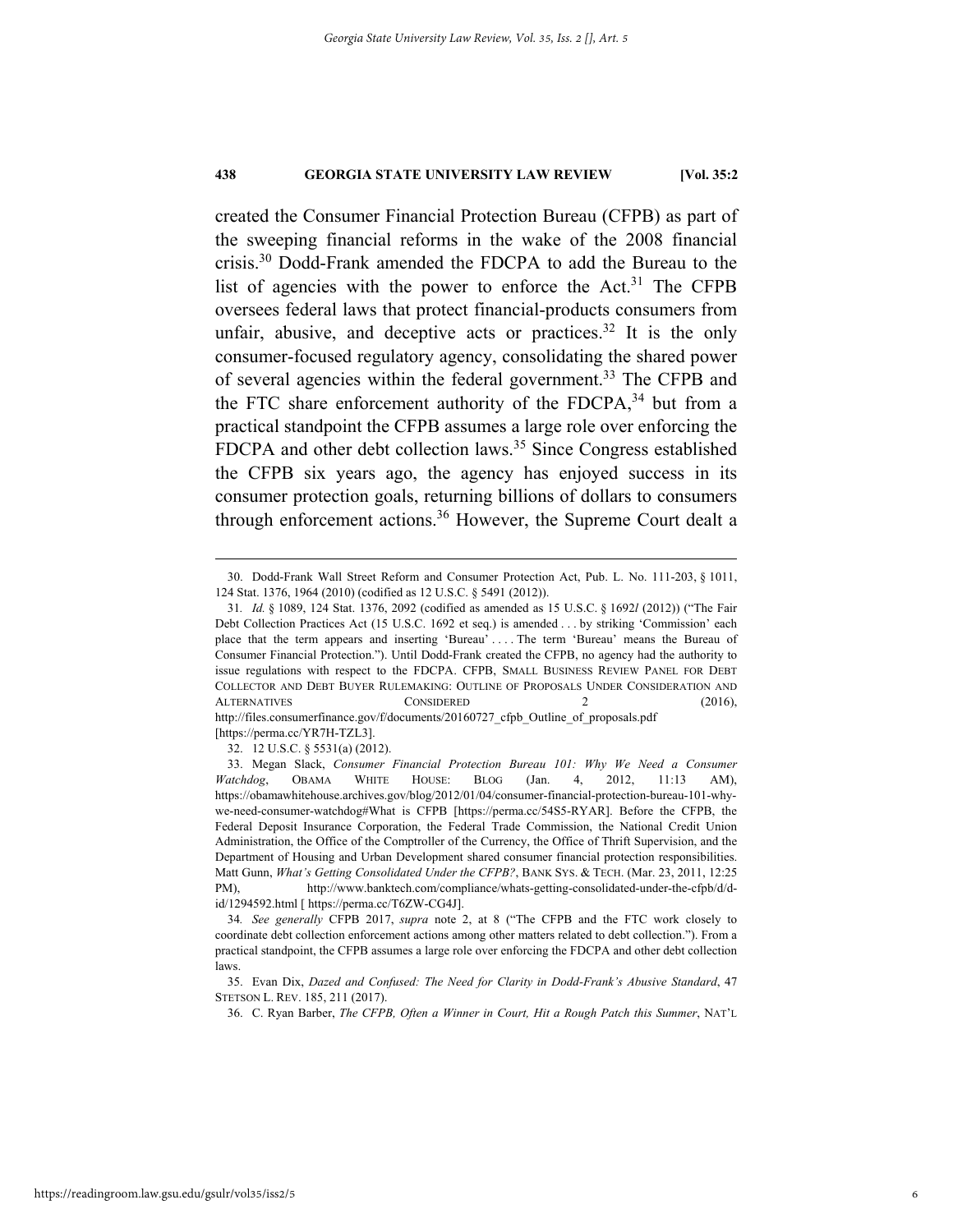significant blow to the regulatory agency when it announced that debt purchasers do not qualify as debt collectors under the FDCPA.<sup>37</sup> The decision severely limits the reach of the FDCPA and, given the recent uncertainty surrounding the CFPB, creates new questions about the CFPB's future role in enforcing consumer protection laws.<sup>38</sup>

#### *C. Henson v. Santander Consumer USA, Inc.*

Prior to *Henson v. Santander*, most courts that addressed the default status of an acquired debt held that the terms "creditor" and "debt collector" were mutually exclusive, meaning that an entity can

L.J. (Sept. 19, 2017, 2:13 PM), http://www.nationallawjournal.com/id=1202798320034 [https://perma.cc/U5E5-Q6P7]; *Standing up for You*, CFPB, https://www.consumerfinance.gov/ [https://perma.cc/K8DD-MHMT] (last updated June 4, 2018) (claiming to hold companies accountable for "\$12.4 billion in relief to consumers through [CFPB's] enforcement actions"). These enforcement actions include filing actions in federal district court and initiating administrative adjudication proceedings. *Enforcement Actions*, CFPB, https://www.consumerfinance.gov/policycompliance/enforcement/actions/ [https://perma.cc/U8S9-AGA7] (last visited Oct. 16, 2018). The CFPB uses these tactics to effectuate its goals of making consumer finance rules more effective, consistently enforcing those rules, and empowering consumers to take more control over their economic lives. *Strategy, Budget and Performance*, CFPB, https://www.consumerfinance.gov/about-us/budget-strategy/ [https://perma.cc/9WT8-RQ25] (last visited Oct. 16, 2018).

 <sup>37.</sup> Henson v. Santander Consumer USA, Inc., 137 S. Ct. 1718, 1721–22 (2017).

<sup>38</sup>*. E.g.*, C. Ryan Barber, *CFPB Lawyers: Trumped?*, NAT'L L.J., Feb. 27, 2017, at 6. Barber's article quotes one lawyer who, in court, recently referred to the CFPB as the "'800-pound gorilla in the regulatory room.'" *Id.* In addition, Republican nominee Donald Trump vowed to dismantle the CFPB as part of his campaign platform. *Id.* His transition team reaffirmed this position after the election, stating Trump's belief that the agency's mandates "'do[] not work for working people.'" C. Ryan Barber, *Trump Aims at Dodd-Frank*, NAT'L L.J., Nov. 14, 2016, at 6. The distaste toward the CFPB gained support in the courts in October 2016 when the United States Court of Appeals for the District of Columbia Circuit ruled that the President should be able to remove the CFPB's Director, reasoning that the agency's structure was unconstitutional. PHH Corp. v. CFPB, 839 F.3d 1, 8, 37 (D.C. Cir. 2016), *reh'g en banc granted, vacated* (Feb. 16, 2017) (explaining that an independent agency headed by a single director who is removable by the President only for cause violated Article II of the Constitution); C. Ryan Barber, *Riders on the CFPB Storm*, NAT'L L.J., Jan. 9, 2017, at 1 [hereinafter Barber, *Riders on the CFPB Storm*]. The D.C. Circuit's ruling caused several companies, seeking to escape the agency's grasp, to cite the opinion in court. Barber, *Riders on the CFPB Storm*, *supra*, at 1. The CFPB's structure is not the only constitutional challenge to the agency. *See* William Simpson, *Above Reproach: How the Consumer Financial Protection Bureau Escapes Constitutional Checks & Balances*, 36 REV. BANKING & FIN. L. 343, 353 (2016). The agency's budget comes directly from the Federal Reserve, not the Appropriations Committee, making the agency's budget exempt from Congressional review. *Id.* at 345, 353. In Atlanta, District Judge Richard Story sanctioned the CFPB in August 2017 because he felt the agency showed disregard for judicial instructions during the discovery process. R. Robin McDonald, *Judge Sanctions Federal Consumer Bureau in Collections Case*, DAILY REPORT, Aug. 30, 2017, at 1. The dismissal came after Judge Story issued an injunction earlier in 2015 that froze the assets of the individual defendants and their business operations. *Id.*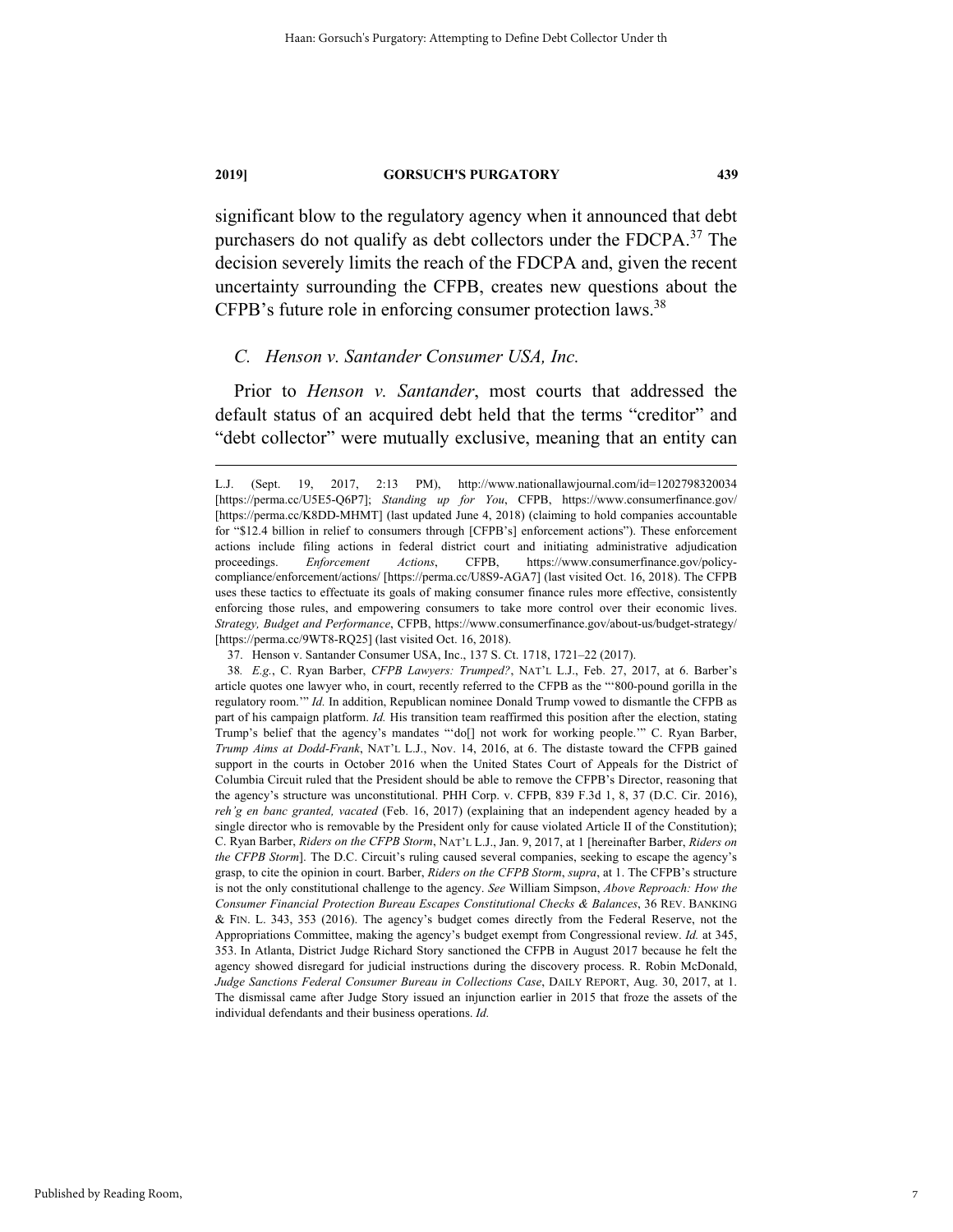be either a creditor or debt collector under the statute, but not both.<sup>39</sup> Determination of an entity's status depended on the status of the debt sought for collection: If the debt was in default, the entity was a debt collector, and if the debt was not in default, the entity was a creditor.40 The distinction between creditor and debt collector is important because creditors are not liable for the actions of thirdparty debt collectors under the FDCPA.<sup>41</sup> But a debt collector can be vicariously liable for the actions of those seeking to collect a debt on its behalf.42 Following the lead of the Eleventh Circuit in *Davidson v. Capital One Bank (USA), N.A.*, the Fourth Circuit departed from this dichotomous school of thought and laid the foundation for the Supreme Court's review of the newly-created circuit split.<sup>43</sup>

The facts setting the stage for *Henson v. Santander* are not unique: Four Maryland consumers each signed a retail sales contract with CitiFinancial Auto (CitiFinancial) to finance an automobile purchase.44 When the plaintiffs stopped making payments and defaulted on the contract, CitiFinancial repossessed the cars and informed each plaintiff of its intention to pursue a deficiency judgment.<sup>45</sup> CitiFinancial later sold the plaintiffs' defaulted debts as part of a large debt portfolio to Santander Consumer USA (Santander).46 After Santander began contacting the plaintiffs in an

45*. Id.* 

 <sup>39.</sup> Thomas et al., *supra* note 21, at 488. The FDCPA defines a creditor as "any person who offers or extends credit creating a debt or to whom a debt is owed." 15 U.S.C. § 1692a(4) (2012). The term does not include "any person to the extent that he receives an assignment or transfer of a debt in default solely for the purpose of facilitating collection of such debt for another." *Id.*

 <sup>40.</sup> Thomas et al., *supra* note 21, at 488.

 <sup>41.</sup> Rosenkoff, *supra* note 12, at 46; *see also* Henson v. Santander Consumer USA, Inc., 817 F.3d 131, 136–37 (4th Cir. 2016), *cert. granted*, 137 S. Ct. 810 (2017), *aff'd*, 137 S. Ct. 1718 (2017).

 <sup>42.</sup> Rosenkoff, *supra* note 12, at 46.

<sup>43</sup>*. Henson*, 817 F.3d at 135–36 (explaining that the FDCPA "purports to regulate only the conduct of debt collectors, not creditors," and debt collectors collect debt on behalf of a creditor, whereas creditors are those to which a debt is owed, so when a creditor seeks to collect its own debts, it is not acting as a debt collector); Davidson v. Capital One Bank (USA), N.A., 797 F.3d 1309, 1316 (11th Cir. 2015). With their decisions, the Fourth and Eleventh Circuits split from rulings in the Third, Sixth, and Seventh Circuits, which previously adopted the "mutually exclusive" approach. Cuaresma et al., *supra*  note 20, at 3.

<sup>44</sup>*. Henson*, 817 F.3d at 134.

<sup>46</sup>*. Id.*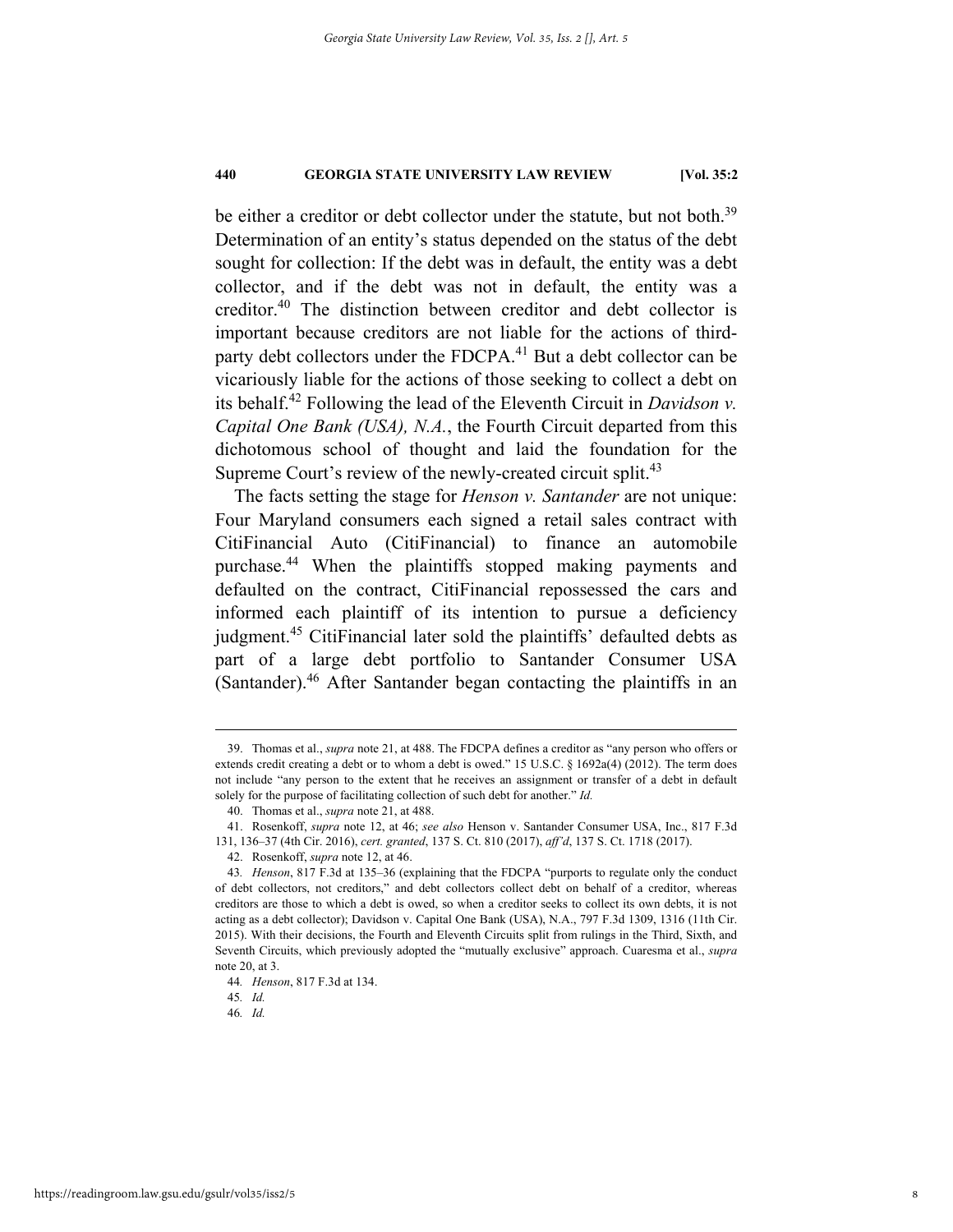effort to collect on the debts, the plaintiffs filed an action alleging that Santander violated the FDCPA in both the pursuit of the collection and the manner of pursuit.<sup>47</sup> The Fourth Circuit Court of Appeals concluded that the defaulted status of a debt "has no bearing on whether a person qualifies as a debt collector under the threshold definition set forth in [the statute]."48

On appeal, the Supreme Court sought to answer whether the FDCPA treats a debt purchaser in this kind of scenario "more like the repo man or the loan originator."49 Ultimately, the Supreme Court found the Fourth Circuit's reasoning compelling and held that purchasers of defaulted debt do not trigger the statutory definition of a debt collector when they collect debts for themselves,<sup>50</sup> focusing the majority of its time on a grammatical analysis of the word "another."<sup>51</sup>

One thing is for certain following *Henson v. Santander*: consumers and their attorneys can no longer assert that a debt purchaser is a debt collector subject to the FDCPA simply by showing that the debt was in default at the time of acquisition.<sup>52</sup> However, it remains to be seen whether a debt purchaser of defaulted accounts can be, and will be, classified as a debt collector through a different manner.<sup>53</sup> After all, the Supreme Court explicitly stated that it was not addressing the

#### *Id.* at 135.

 <sup>47</sup>*. Id.* In order to meet FDCPA requirements that a plaintiff properly allege that the defendant is a debt collector, the *Henson* plaintiffs alleged that Santander purchases defaulted consumer debts for pennies on the dollar as part of its business. *Id.* The plaintiffs argued further:

The terms "debt collector" and "creditor" are mutually exclusive under the FDCPA. An entity can be either a "debt collector" or a "creditor" in any particular transaction. The determining factor of whether an entity is a "debt collector" or "creditor" in any particular transaction when the entity in question is not the originating lender is *whether the debt was acquired prior to default or after default.* Since Santander acquired [the plaintiffs'] debts from the original lender well after each [plaintiff] defaulted on their debt, Santander's collection activities on these defaulted debts make[] it a "debt collector."

<sup>48</sup>*. Henson*, 817 F.3d at 135.

 <sup>49.</sup> Henson v. Santander Consumer USA, Inc., 137 S. Ct. 1718, 1721 (2017).

<sup>50</sup>*. Id.* at 1721–22.

 <sup>51.</sup> Rosenkoff, *supra* note 12, at 47.

<sup>52</sup>*. Id.* 53*. Id.*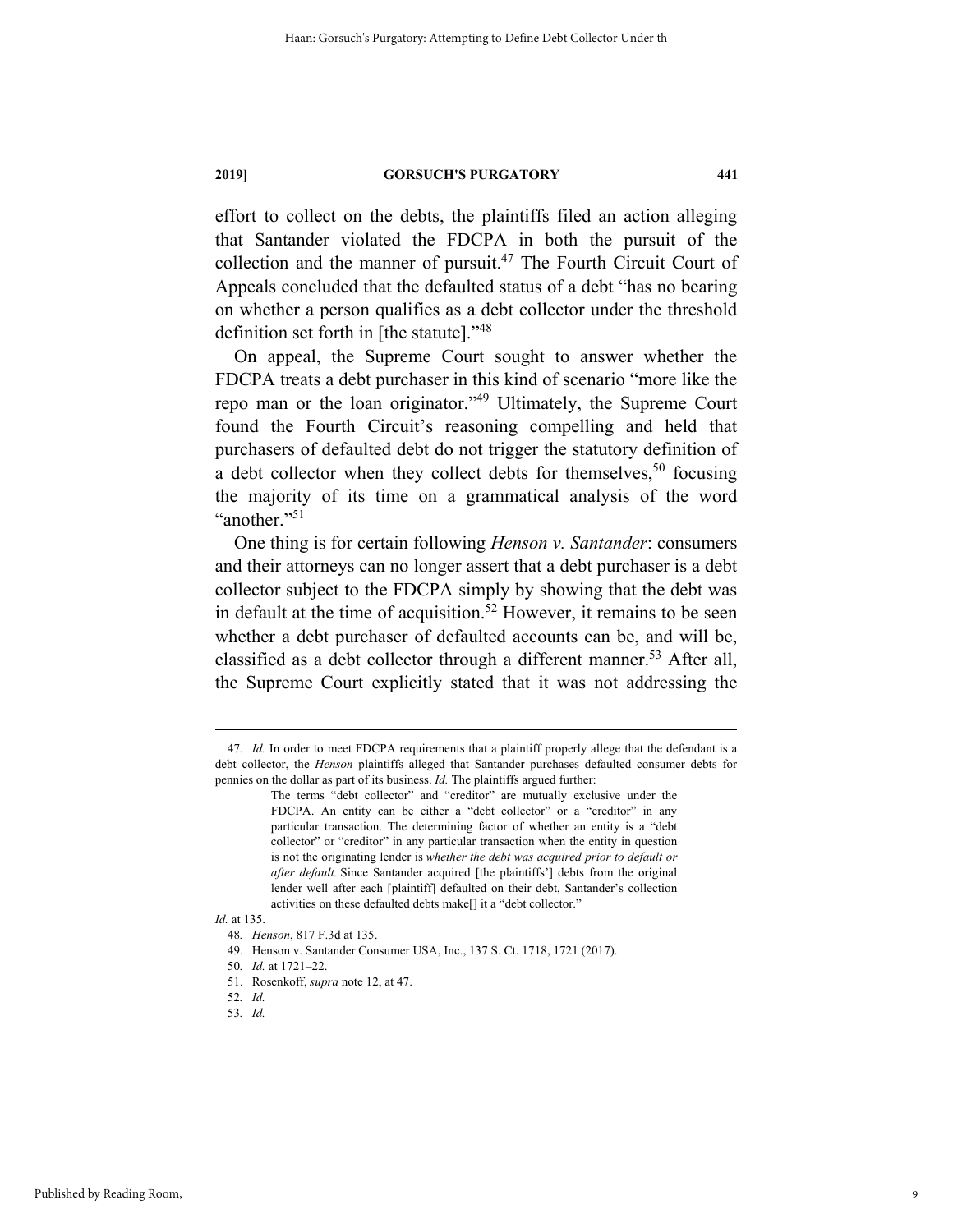meaning and application of the other definition of debt collector that focuses on the principal business purpose.<sup>54</sup> Although the Supreme Court focused almost entirely on a grammatical analysis of "another," a distinction or restriction does not exist for the principal purpose definition.<sup>55</sup> Moreover, much of the FDCPA litigation has not focused on the principal business purpose prong, making potential arguments harder for consumer attorneys.<sup>56</sup> The Supreme Court does not seem likely to address the principal business purpose argument any time soon, if ever.<sup>57</sup> Questions about an institution like Santander claiming its primary business purpose to be loan origination, and not the purchase of defaulted debt, surely exist, but the Court did not provide definite answers to those questions or any related ones.58 Although the Court applauded both sides for presenting strong arguments on the questions not litigated, it believed that the existence of the arguments suggests one likely consequence: the matters not addressed in the opinion are matters for Congress to resolve, not the Supreme Court.<sup>59</sup> This does not mean that lower courts will avoid the question; at least one court has held that the presence of the definite article "the" indicates that Congress intended for a business to have only one principal (or primary) purpose.<sup>60</sup> Just

56*. Id.*

*Id.* 

58*. Id.* 

59*. Id.* This, obviously, is not set in stone. With the Senate confirming Justice Kavanaugh to the Court and two sitting Justices at least eighty years old, the Supreme Court could drastically change in a relatively short amount of time. Newly-confirmed Justice Kavanaugh wrote a lengthy dissent in the rehearing of *PHH v. CFPB* in which he argued that the CFPB is unconstitutional because it is the only independent agency whose "head" is not accountable to a commission or board. PHH Corp. v. Consumer Fin. Prot. Bureau, 881 F.3d 75, 165 (D.C. Cir. 2018) (Kavanaugh, J., dissenting).

 60. Hunte v. Safeguard Props. Mgmt., LLC, 25 F. Supp. 3d 722, 726 (N.D. Ill. 2017) ("The pertinent portion of § 1692a(6) defines 'debt collector' as an entity '*the* principal purpose of which is the

 <sup>54</sup>*. Henson*, 137 S. Ct. at 1721. Although the court acknowledged the principal purpose prong of the statutory definitions, it explained:

<sup>[</sup>T]he parties briefly allude to another statutory definition of the term "debt collector"–one that encompasses those engaged "in any business the principal purpose of which is the collection of any debts." § 1692a(6). But the parties haven't much litigated that alternative definition and in granting certiorari we didn't agree to address it either.

 <sup>55.</sup> Rosenkoff, *supra* note 12, at 48.

<sup>57</sup>*. See Henson*, 137 S. Ct. at 1725.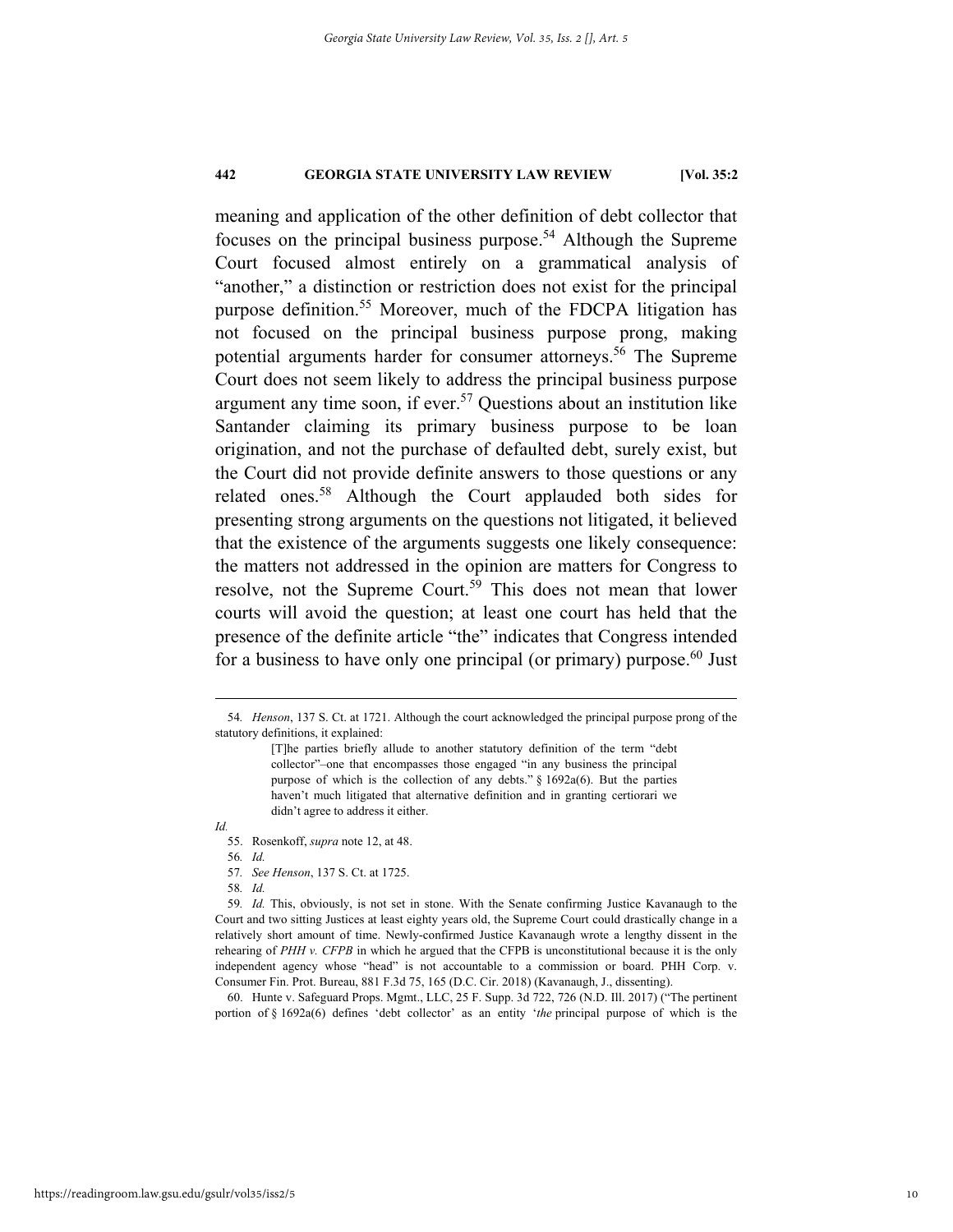as *Henson v. Santander* definitively answered the question of the status of a purchaser of defaulted debts, it posed an equally important question about a debt purchaser's principal business purpose.<sup>61</sup>

#### *II. Analysis*

*Henson v. Santander* created a near-ironclad defense for debt purchasers named in FDCPA lawsuits.<sup>62</sup> Among other requirements, a plaintiff's FDCPA claim must contain enough facts to establish that the defendant attempting to collect the debt meets the statutory definition of a debt collector. $^{63}$  Even if a defendant qualified as a debt collector under the statute, it could succeed on a motion to dismiss if the plaintiff's complaint did not properly allege that the defendant was a debt collector.<sup>64</sup> *Henson v. Santander* makes it probable that a debt purchaser will successfully move to dismiss FDCPA claims filed against it simply by citing *Henson v. Santander* even if the debt purchaser engaged in egregious misconduct, and the complaint properly alleges that the defendant has violated the Act and made the plaintiff the object of collection activity. Although *Henson v. Santander* provided debt purchasers with a new argument in a motion to dismiss, the debt purchasers face another challenge: how will courts address and resolve the assertion that a debt purchaser's principal business purpose is the collection of debt?<sup>65</sup> Further, debtor-plaintiffs could face additional hurdles in the courts.

enforcement of security interests.' 15 U.S.C. § 1692a(6) (emphasis added). Not '*a* principal purpose of which,' but '*the* principal purpose of which.'").

 <sup>61.</sup> Rosenkoff, *supra* note 12, at 48.

<sup>62</sup>*. See id.*

 <sup>63.</sup> Frazier v. Absolute Collection Serv., Inc., 767 F. Supp. 2d 1354, 1363 (N.D. Ga. 2011). A plaintiff must also establish that: (1) "she has been the object of collection activity arising from a consumer debt;" and (2) "the defendant has engaged in a prohibited act or has failed to perform a requirement imposed by the FDCPA." *Id.*

<sup>64</sup>*. E.g.*, Ramsay v. Sawyer Prop. Mgmt., LLC, 948 F. Supp. 2d 525, 531, 537 (D. Md. 2013) (granting defendants' motions to dismiss because plaintiff's complaint did not demonstrate that defendants were debt collectors).

 <sup>65.</sup> Rosenkoff, *supra* note 12, at 48.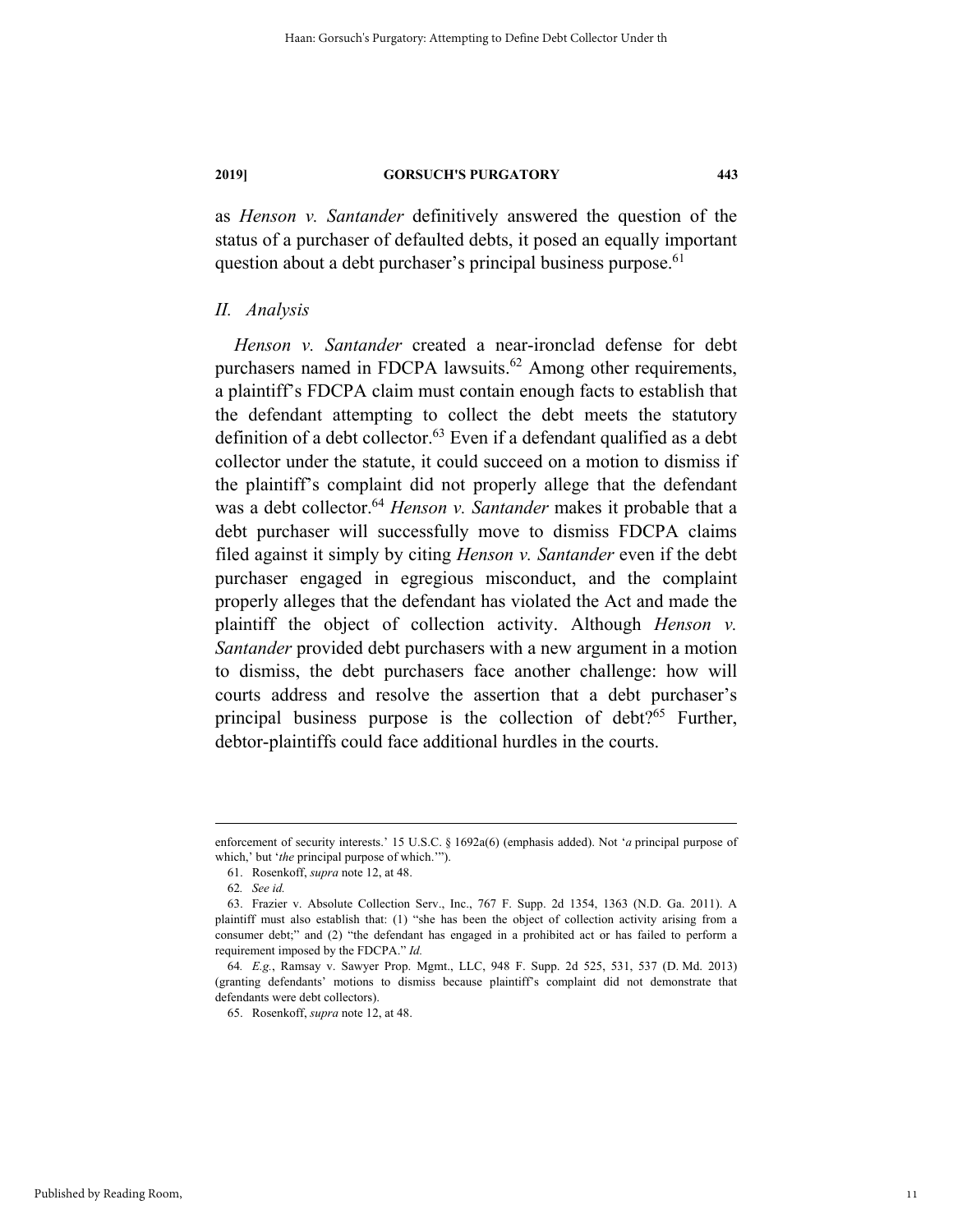#### *A. The Principal Purpose Prong*

Before *Henson v. Santander*, a company could acquire defaulted debts while having a principal business purpose of collecting those debts and, technically, fall into the FDCPA's creditor and debt collector classifications at the same time.<sup>66</sup> The Supreme Court stated that the status of the debt is irrelevant because the only inquiry that matters is whether the debt owner "seeks to collect debts for its own account or does so for 'another.'"67 With the new standard, it does not matter how the debt owner became the debt owner—whether through origination or subsequent purchase.<sup>68</sup>

#### *1. A New Kind of Mutual Exclusivity*

At least for the "owed . . . another" prong, *Henson v. Santander* renders the previous circuit split about mutual exclusivity for the acquisition of defaulted debt irrelevant. However, in jurisdictions that previously used the mutual exclusivity approach, *Henson v. Santander* may have a more severe impact on debt collection than in jurisdictions that held the determination of creditor versus debt collector is not mutually exclusive. In jurisdictions that applied mutual exclusivity, a strong argument exists that *Henson v. Santander* eliminates the principal business purpose argument.<sup>69</sup> As explained earlier, in those jurisdictions an entity is either a creditor or a debt collector.70 Because *Henson v. Santander* classifies debt purchasers collecting their own debts as creditors, the mutual exclusivity approach would permanently classify these entities as creditors as long as the debt subject to dispute or litigation is one that the entity purchased for itself. The Court seems to adopt its own version of mutual exclusivity with respect to the collection efforts for

 <sup>66.</sup> Cuaresma et al., *supra* note 20, at 2.

 <sup>67.</sup> Henson v. Santander Consumer USA, Inc., 137 S. Ct. 1718, 1721 (2017).

<sup>68</sup>*. Id.*

 <sup>69.</sup> Rosenkoff, *supra* note 12, at 48.

 <sup>70.</sup> Thomas et al., *supra* note 21, at 488. The CFPB and the FTC have also adopted the mutually exclusive approach. Cuaresma et al., *supra* note 20, at 2.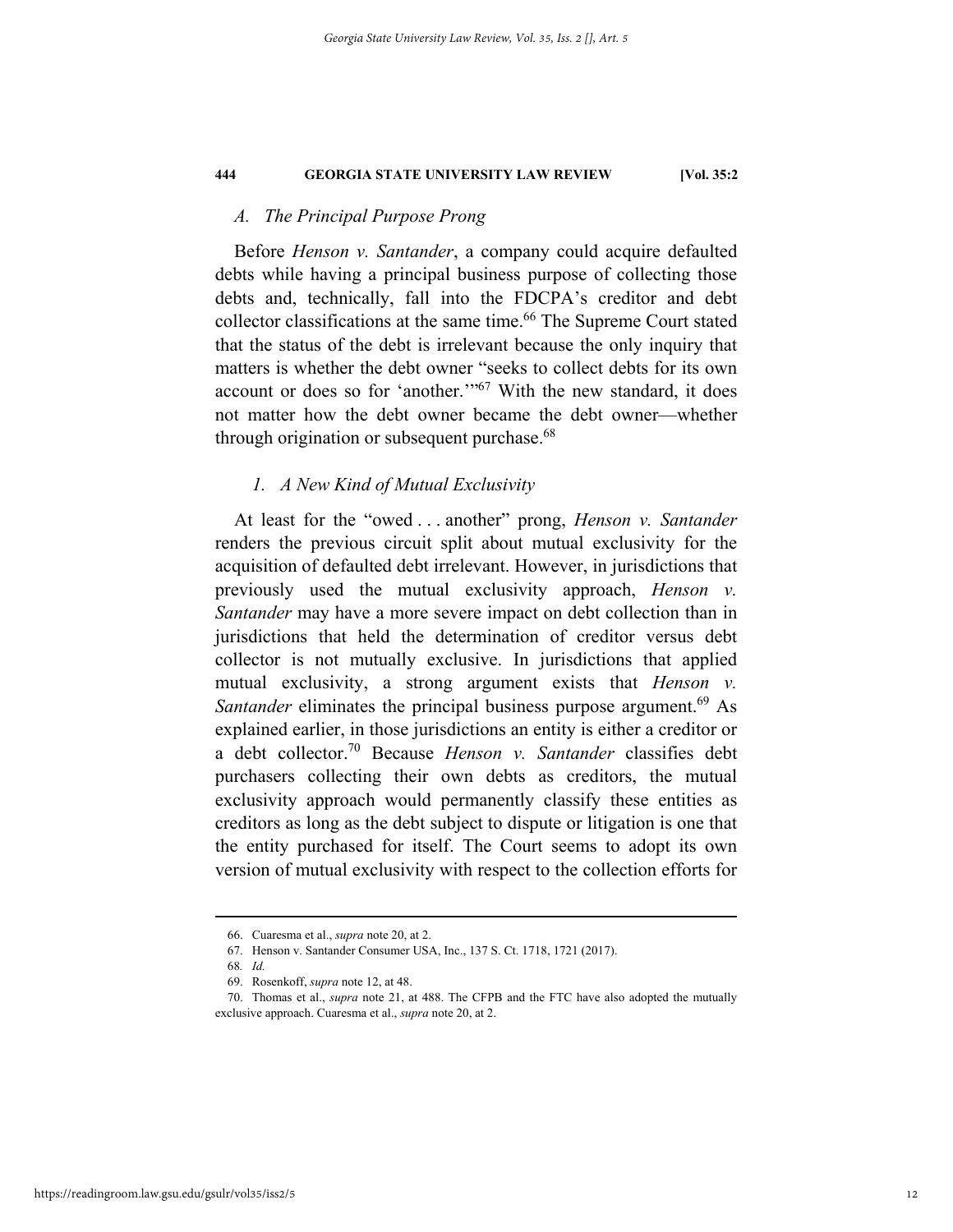a single debt—the company either collects a debt owed to itself or collects a debt owed to someone else.<sup>71</sup>

#### *2. Problems with Asserting a Principal Purpose Argument*

Historically, it has been easier for consumer attorneys to prove the defaulted status of a debt rather than the principal business purpose of the debt collector.<sup>72</sup> Now that the status of the debt essentially does not matter, attorneys will have to present the principal purpose argument in FDCPA lawsuits against debt purchasers, but it is not clear how courts will address these arguments. Plaintiffs usually lack sufficient information about a debt collector to assert enough facts to prove an entity's principal purpose is debt collection.<sup>73</sup> This results in conclusory statements and "threadbare allegations" that modern courts do not accept.74

Some of the nation's largest debt purchasers, seemingly, are at least cognizant of the problems plaintiffs run into when attempting to assert a principal purpose argument.<sup>75</sup> Encore Capital Group (Encore) is the nation's largest debt buyer.<sup>76</sup> The company's "About Encore"

76*. CFPB Takes Action Against the Two Largest Debt Buyers for Using Deceptive Tactics to Collect* 

 <sup>71</sup>*. Henson*, 137 S. Ct. at 1724. The Court explained that under the FDCPA, as written, an entity has to attempt to collect a debt owed to another entity before the collecting entity can even qualify as a debt collector. *Id.*; *see also* 15 U.S.C. § 1692a(6) (2012). The presence of the conjunction "or" makes quite a difference for interpreting the definition of a debt collector because, naturally, it means that an entity cannot fall into more than one statutory definition. Rosenkoff, *supra* note 12, at 47. Additionally, the Court points out that in other parts of the FDCPA's definition section, Congress used "or" when it wished to differentiate between originators of credit and purchasers of debt. *Henson*, 137 S. Ct. at 1723. Specifically, the statute differentiates between debts "originated by" a debt collector and debts owed to someone else. 15 U.S.C. § 1692a(6)(F)(iii) (2012); *Henson*, 137 S. Ct. at 1723. The Court could not ignore these distinctions, pointing out that when one engages in statutory interpretation, there is a strong presumption that differences in language like the ones discussed above tend to convey differences in meaning. *Henson*, 137 S. Ct. at 1723.

 <sup>72.</sup> Rosenkoff, *supra* note 12, at 48.

<sup>73</sup>*. E.g.*, Ramsay v. Sawyer Prop. Mgmt., LLC, 948 F. Supp. 2d 525, 532 (D. Md. 2013) ("Plaintiff's Amended Complaint falls short of alleging that debt collection is the primary purpose of [the defendant's] business.").

<sup>74</sup>*. Id.*

<sup>75</sup>*. About Cavalry*, CAVALRY PORTFOLIO SERVS., http://www.cavalryportfolioservices.com/about [https://perma.cc/FMB3-EEA8] (last visited Oct. 16, 2018); *Our Mission*, ENCORE CAPITAL GRP., https://www.encorecapital.com/about/our-mission [https://perma.cc/DY7D-4VT3] (last visited Oct. 16, 2018); *Who is MCM?*, MIDLAND CREDIT MGMT., INC., https://www.midlandcreditonline.com/who-ismcm/midland-funding-llc/ [https://perma.cc/8NTM-L2D4] (last visited Oct. 16, 2018).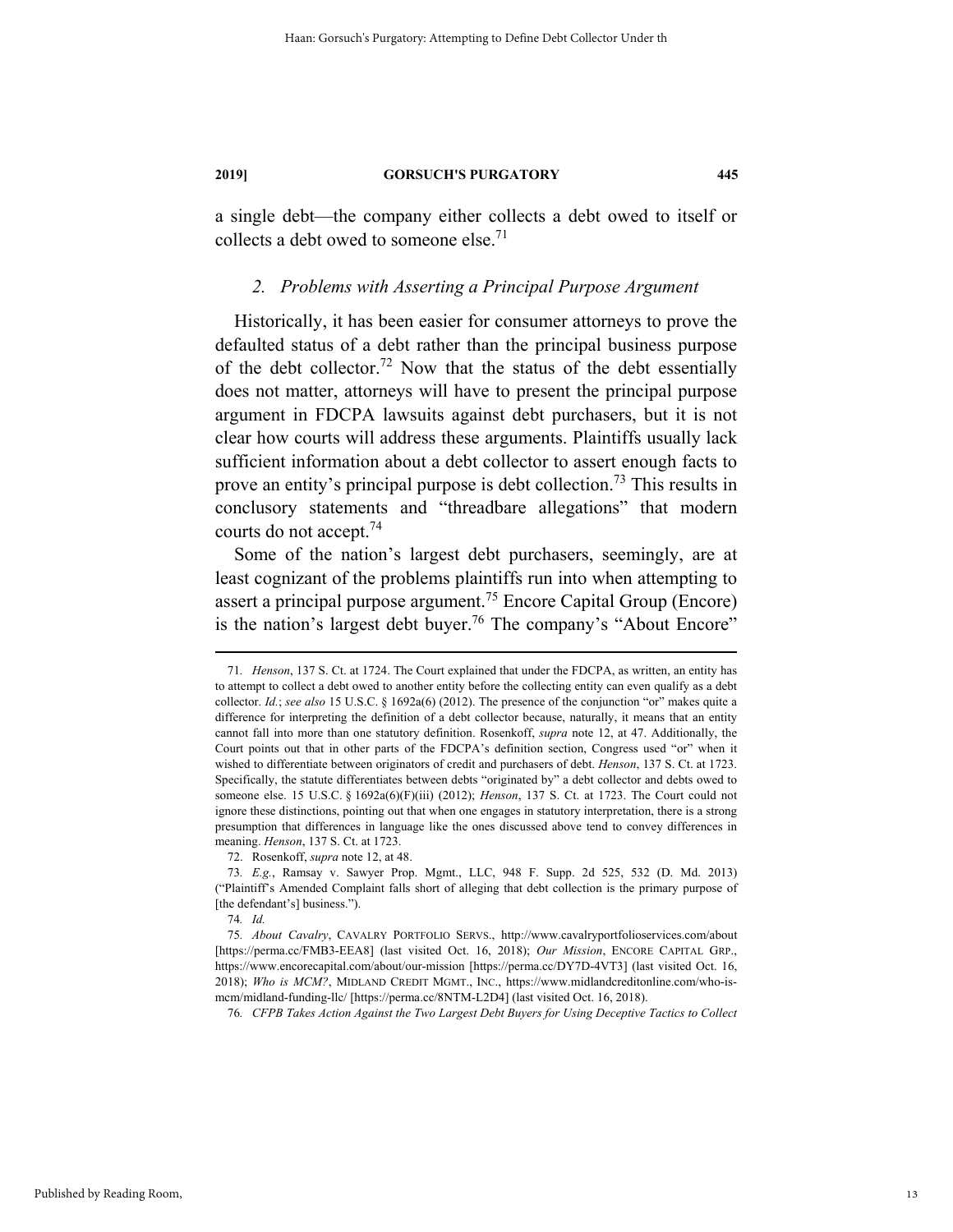page on its website indicates that its subsidiaries "purchase portfolios of consumer receivables from major banks, credit unions, utility providers, and municipalities[] and partner with individuals as they repay their obligations and work toward financial recovery."77 The statement indicates that Encore's principal business purpose is debt collection, but the company's mission statement creates some ambiguity.<sup>78</sup> Encore states that its mission is to "help people recover from financial difficulty and turn toward a path of economic empowerment."<sup>79</sup> The conflicting statements on Encore's website represent conflicting facts for attorneys seeking to make the principal business purpose argument.

A consumer attorney would likely read the mission statement to mean that Encore's principal business purpose is debt collection, but Encore would likely insist that its principal business purpose is to provide financial recovery assistance.<sup>80</sup> An inquiry into one of Encore's largest subsidiaries, Midland Credit Management, yields similar results. Midland Credit states that it "is dedicated to helping consumers find their way back to financial stability and relieve the emotional stress that can accompany unpaid debt."<sup>81</sup> The debate

1

*Bad Debts*, CFPB (Sept. 9, 2015), https://www.consumerfinance.gov/about-us/newsroom/cfpb-takesaction-against-the-two-largest-debt-buyers-for-using-deceptive-tactics-to-collect-bad-debts/

<sup>[</sup>https://perma.cc/3LN8-GWSP]. In its suit against Encore Capital Group, the CFPB alleged that the company purchased debts without confirming their validity and pressured consumers into payments. Yuka Hayashi, *CFPB Settles with Debt-Collection Giants*, WALL ST. J. (Sept. 9, 2015, 4:14 PM), https://www.wsj.com/articles/cfpb-settles-with-debt-collection-giants-1441829640

<sup>[</sup>https://perma.cc/JAL4-SLBA]. Encore and the CFPB reached an agreement in which the company agreed to pay a \$10 million fine and repay \$42 million to consumers. *Id.*

<sup>77</sup>*. About Encore*, ENCORE CAPITAL GRP., https://www.encorecapital.com/about [https://perma.cc/9XQY-ASPX] (last visited Oct. 16, 2018). Although it does not seem like an important distinction, it is interesting to note that Encore Capital Group states that "[its] subsidiaries," not Encore itself, purchase consumer debt. *Id.*

<sup>78</sup>*. Id.*; ENCORE CAPITAL GRP., *supra* note 75. The ambiguity exists in trying to decipher the conflicting statements that indicate Encore's principal business purpose is debt collection while simultaneously identifying its goal (e.g., its business purpose) is to help consumers recover from financial hardship. ENCORE CAPITAL GRP., *supra* note 75.

 <sup>79.</sup> ENCORE CAPITAL GRP., *supra* note 75.

<sup>80</sup>*. Id.*

 <sup>81.</sup> MIDLAND CREDIT MGMT., *supra* note 75. Language like this appears to be the industry standard. *See id.*; CAVALRY PORTFOLIO SERVS., *supra* note 75. Cavalry Portfolio Services, another of the nation's largest debt purchasers, describes its "commitment to resolving each customer's financial situation" and ability to "work with customers to identify solutions that improve their financial fitness." CAVALRY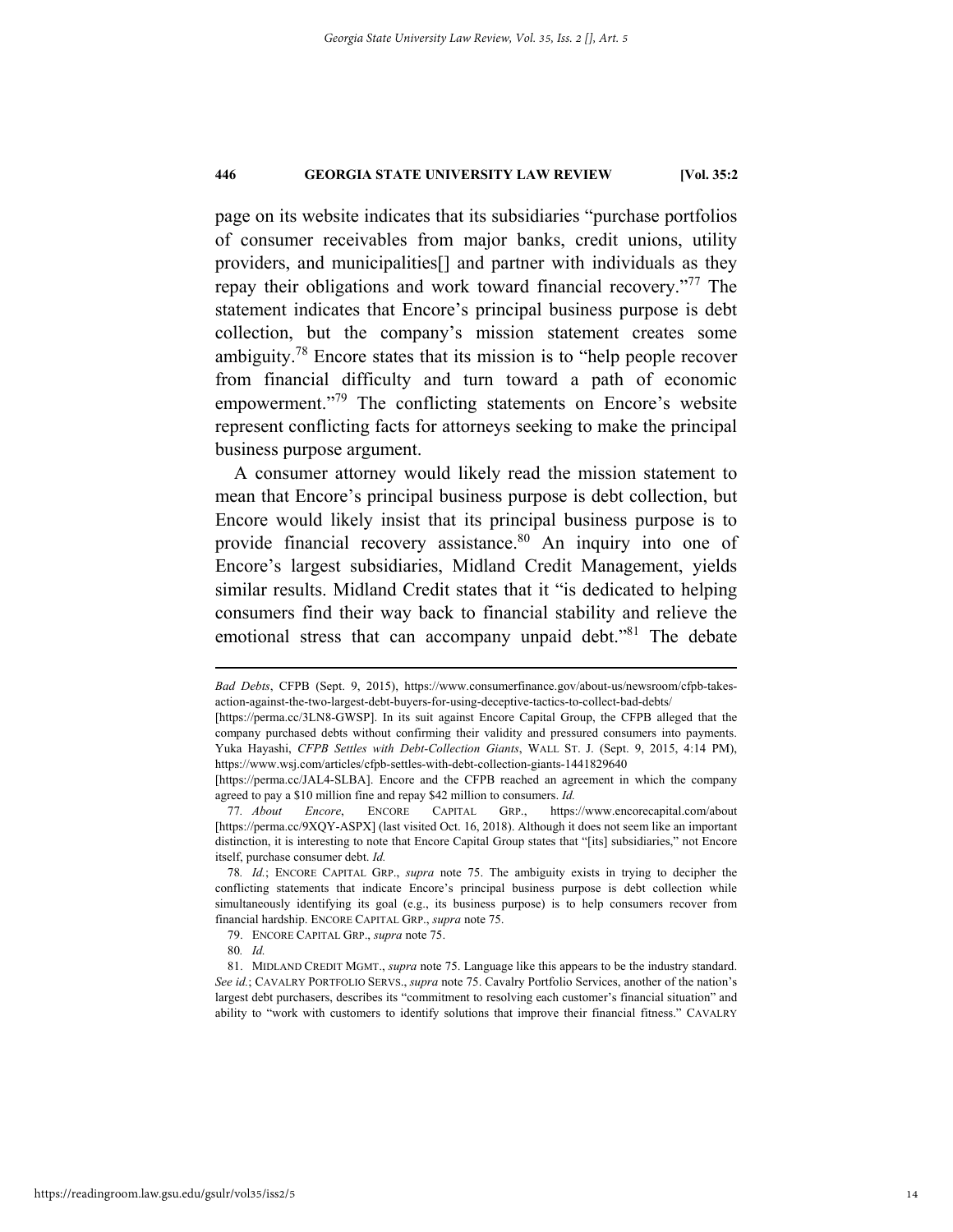about a debt buyer's principal business purpose could focus on mission statements and pledges found on a company's website. However, the more pressing issue for consumers is whether courts will accept these statements as sufficient proof of the company's principal business purpose being the collection of debt. $82$  Federal courts have dismissed FDCPA claims in the past when the plaintiff made conclusory allegations about the nature of a debt collector's business.83 It remains to be seen how a court will characterize statements like those described above in an assertion about a defendant's principal business purpose; it also remains to be seen whether a court will afford deference to those statements.<sup>84</sup>

#### *B. Debt Purchasers Are Not Completely Out of the Woods*

The Supreme Court concluded that a debt purchaser collecting its own debts is more akin to a creditor, exempting it from the FDCPA.<sup>85</sup> However, exemption from FDCPA liability does not give debt purchasers "carte blanche" to engage in whatever conduct they choose, nor does it preclude them from facing liability for misconduct stemming from other laws.86 Laws exist in all fifty states that provide protection for consumers by prohibiting unfair, deceptive, and abusive acts and practices (commonly called UDAP statutes). $87$  However, a glaring lack of uniformity exists among these

 87. CAROLYN L. CARTER, NAT'L CONSUMER L. CTR., CONSUMER PROTECTION IN THE UNITED STATES: A 50-STATE REPORT ON UNFAIR AND DECEPTIVE ACTS AND PRACTICES STATUTES 5 (Feb.

Published by Reading Room,

PORTFOLIO SERVS., *supra* note 75.

<sup>82</sup>*. E.g.*, Ramsay v. Sawyer Prop. Mgmt., 948 F. Supp. 2d 525, 530 (D. Md. 2013) (reasoning that the plaintiff failed to show that the defendant regularly collected debts on behalf of another entity because the complaint only contained a conclusion that the defendant collected such debts and did not include sufficient evidence to support the claim).

<sup>83</sup>*. Id.* 

<sup>84</sup>*. Id.* at 532 (citing Ashcroft v. Iqbal, 556 U.S. 662, 678 (2009)).

 <sup>85.</sup> Henson v. Santander Consumer USA, Inc., 137 S. Ct. 1718, 1721 (2017). A creditor becomes subject to the FDCPA as a debt collector only if, "in the process of collecting [its] own debts," it "uses any name other than [its] own which would indicate that a third person is collecting or attempting to collect such debts." 15 U.S.C. § 1692a(6) (2012).

 <sup>86.</sup> The FDCPA is not the only law that applies to financial misconduct. *See* 12 U.S.C. § 5563(a)(1)(B) (2012). The Dodd-Frank Act prohibits any unfair, deceptive, or abusive act or practice. *Id.* The CFPB may act to enforce this statute, but the statute does not create a private right of action. Beider v. Retrieval Masters Creditors Bureau, Inc., 146 F. Supp. 3d 465, 472 (E.D.N.Y. 2015).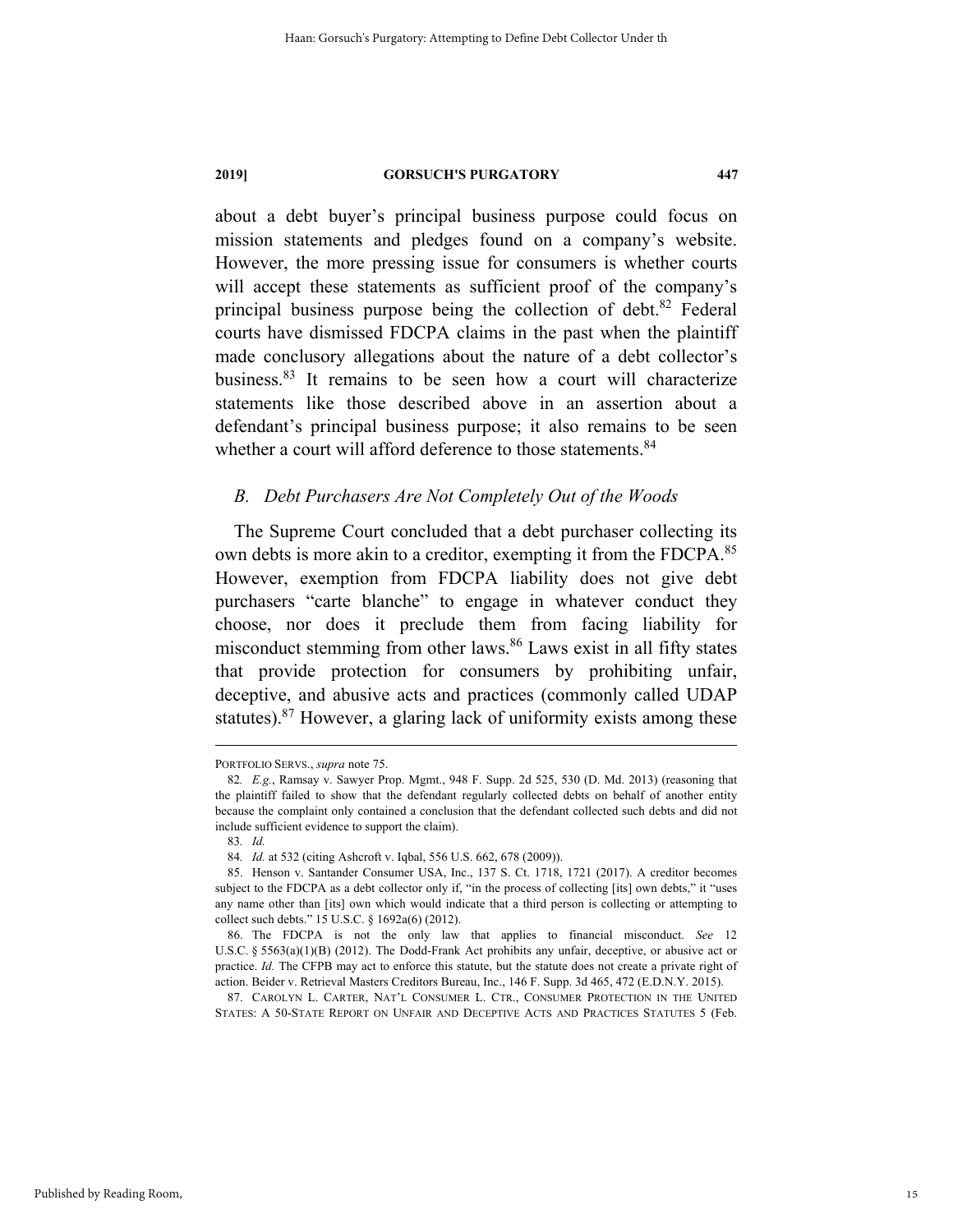state laws.88 On one hand, some laws, like California's Rosenthal Act, "mimic<sup>[]</sup> or incorporate<sup>[]</sup> by reference the FDCPA's requirements," including available remedies for misconduct.<sup>89</sup> On the other hand, some laws, like Georgia's Industrial Loan Act, only apply to entities that provide loans less than  $$3,000<sup>90</sup>$  State-level consumer protection laws can be effective, but the inconsistencies from state to state, when coupled with the limits placed on federal law by *Henson v. Santander*, have the potential to limit a consumer's available remedies just by virtue of the state he lives in.

#### *1. Vicarious Liability*

The requisite for imposing vicarious liability under the FDCPA also hinges on whether an entity is a debt collector or a creditor.<sup>91</sup> For the most part, when a company qualifies as a debt collector under the FDCPA, courts have found the company liable for FDCPA violations committed by its third-party attorneys. <sup>92</sup> However, when the

90. O.C.G.A. § 7-3-4 (2015).

91*. See* Jerman v. Carlisle, McNellie, Rini, Kramer & Ulrich LPA, 559 U.S. 573, 600 (2010) (stating that some courts have held clients vicariously liable for their lawyer's violations of the FDCPA).

92*. E.g.*, Polanco v. NCO Portfolio Mgmt., Inc., 132 F. Supp. 3d 567, 584–85 (S.D.N.Y. 2015). Courts have previously held that principals or corporate parents can be vicariously liable for their agents' or subsidiaries' FDCPA violations when the principals are themselves debt collectors. *Id.*  Conversely, attorneys are generally not vicariously liable for the misconduct of their debt collectorclients. Clark v. Capital Credit & Collection Servs., Inc., 460 F.3d 1162, 1173 (9th Cir. 2006).

 <sup>2009),</sup> https://www.nclc.org/images/pdf/car\_sales/UDAP\_Report\_Feb09.pdf [https://perma.cc/Z6XD-F9N2]. Although Carter published this source in 2009, before the passage of The Dodd-Frank Act and the creation of the CFPB, the FDCPA had been in effect for over thirty years. *See* S. REP. NO. 95-382, at 1 (1977), *as reprinted in* 1977 U.S.C.C.A.N. 1695, 1695.

<sup>88</sup>*. See* CARTER, *supra* note 87, at 5. As of 2009, the states varied greatly in the scope of UDAP statutes. *See id.* at 7–10. Some states, like Rhode Island, had statutes that provided strong consumer protection for post-sales acts but provided weak protection for credit, insurance, utilities, and real estate, whereas other states, like Nevada, had statutes that provided strong protection in each of these types of transactions. *Id.* at 9.

 <sup>89.</sup> Riggs v. Prober & Raphael, 681 F.3d 1097, 1100 (9th Cir. 2012). The Rosenthal Act provides that all debt collectors must comply with Sections 1692b through 1692j of the FDCPA and states further that debt collectors are subject to the remedies found in Section 1692k of the FDCPA. CAL. CIV. CODE § 1788.17 (West 2017). There are even more inconsistencies, however, as the Rosenthal Act references the incorporated federal sections "as they read" on January 1, 2001. *Id.* A 2006 amendment to the FDCPA states that "[a] communication in the form of a formal pleading in a civil action shall not be treated as an initial communication" for the purposes of triggering certain action upon a debt collector's initial communication with a debtor. 15 U.S.C. § 1692g(d) (2012). This inconsistency is beyond the scope of this Note, but it illustrates another issue with debt collection.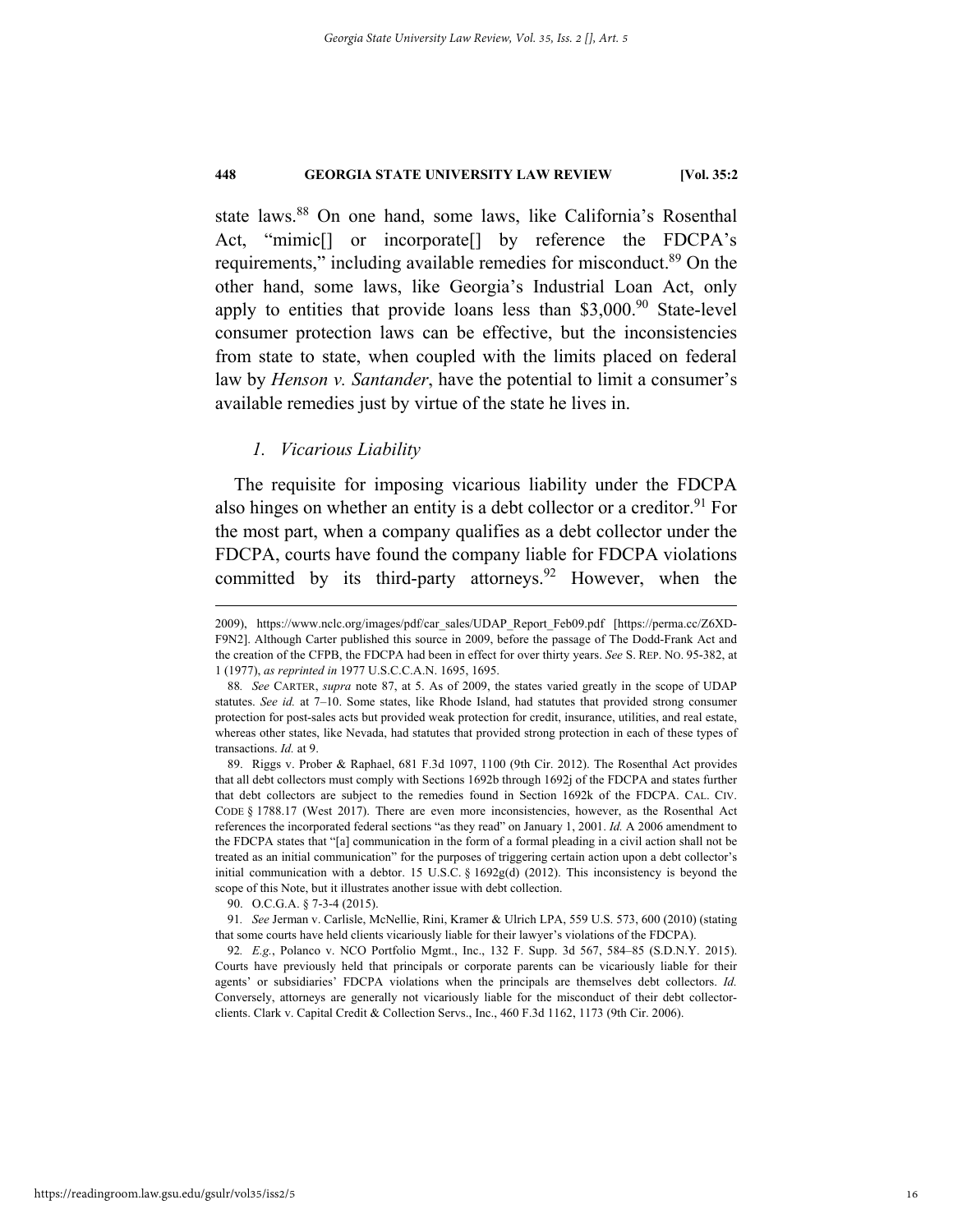company is not a debt collector under the FDCPA, some courts have refused to impose vicarious liability for the actions of its attorneys.<sup>93</sup> The United States District Court for the District of Maryland provided the rationale for this theory:

A debt collector should not be able to hire an attorney to engage in illegal debt collection practices on its behalf as a means of avoiding liability under the FDCPA. On the other hand, if the client is not a debt collector subject to liability under the FDCPA itself, then its decision to hire an attorney to engage in debt collection practices on its behalf would not be predicated on evading FDCPA liability, and imputing liability under those circumstances would not further the interests of the Act.<sup>94</sup>

The disagreements between courts about when a debt collector or creditor should be vicariously liable for its agent's FDCPA violations could gain more traction soon.<sup>95</sup> Not only are circuit courts split on the appropriate test, but certain district courts within some circuits do not agree on how to determine vicarious liability under the FDCPA.<sup>96</sup> Given the restrictions that *Henson v. Santander* imposed on a consumer's ability to seek redress, vicarious liability is just one

 <sup>93.</sup> Wadlington v. Credit Acceptance Corp., 76 F.3d 103, 108 (6th Cir. 1996). *But see* Huy Thanh Vo v. Nelson & Kennard, 931 F. Supp. 2d 1080, 1090 (E.D. Cal. 2013) (citing 15 U.S.C. § 1692a(6)) (holding that, even though subjecting creditors to vicarious liability will extend the FDCPA's coverage to "non-'debt collectors,'" doing so creates necessary "incentives for creditors to monitor their attorneys' compliance with fair debt collection laws" because attorneys acting as the creditor's agent "allow[s] the creditor to say, 'I didn't do it; my attorney did it,'" thus allowing "the creditor to collect under 'a name other than his own which would indicate that a third person is collecting or attempting to collect such debts'").

 <sup>94.</sup> Ramsay v. Sawyer Prop. Mgmt., LLC, 948 F. Supp. 2d 525, 533 (D. Md. 2013).

<sup>95</sup>*. Compare Polanco*, 132 F. Supp. 3d at 584 (concluding that, in accordance with the findings of other courts in that circuit, "principals or corporate parents may be held vicariously liable for their agents' or subsidiaries' actions that violated the FDCPA where the principals are themselves 'debt collectors'"), *with Wadlington*, 76 F.3d at 108 ("We do not think it would accord with the intent of Congress . . . for a company that is not a debt collector to be held vicariously liable for a collection suit that violates [the FDCPA] only because the filing attorney is a 'debt collector.'").

<sup>96</sup>*. Polanco*, 132 F. Supp. 3d at 585.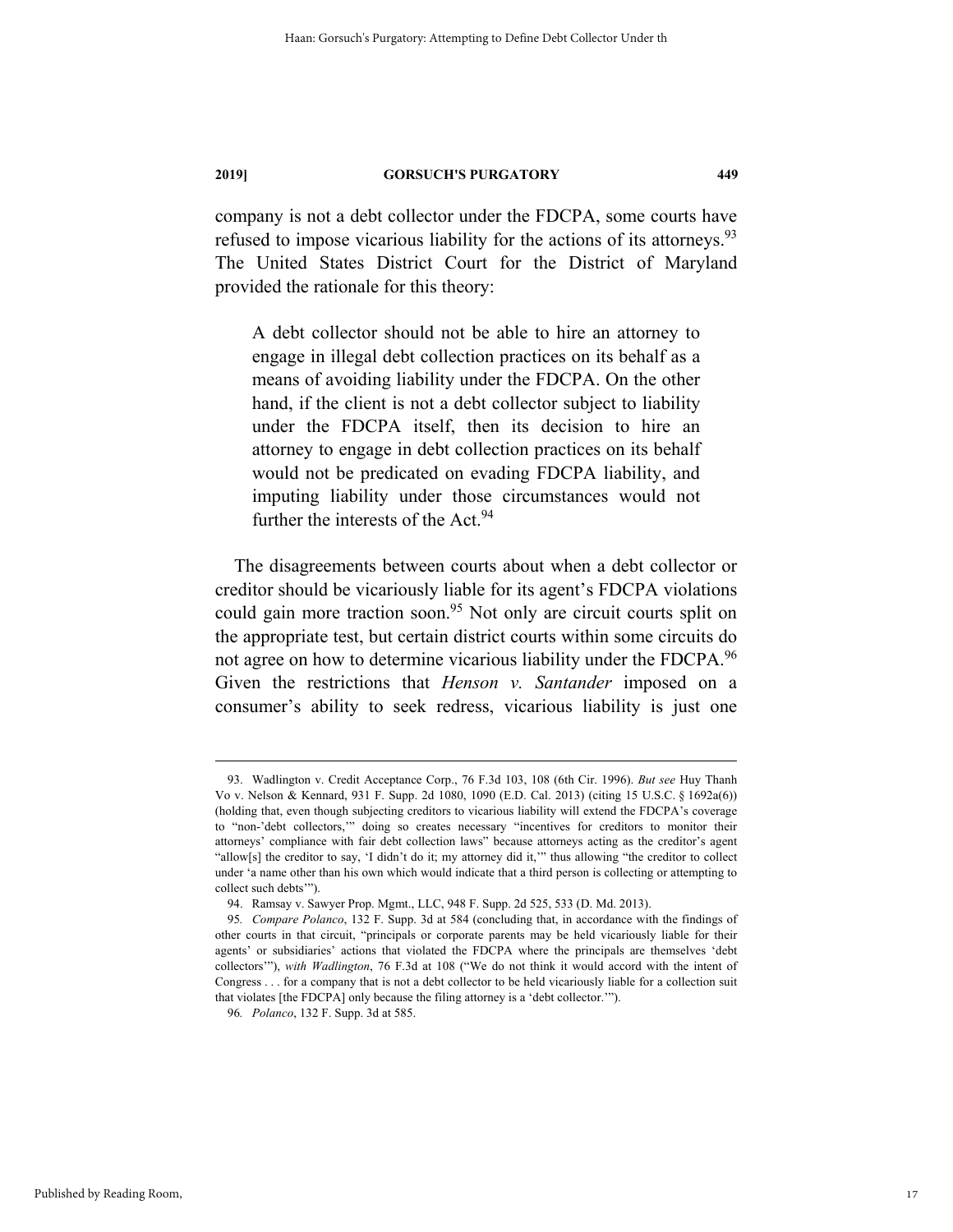theory of liability that courts may start to use to hold debt buyers accountable for their actions.

#### *2. The Uncertain Future of the CFPB*

Growing opposition to the CFPB poses perhaps the greatest threat to consumer protection on a federal level.<sup>97</sup> As the FDCPA is currently written, the FTC has the authority to enforce compliance with the Act, but it does not have rulemaking authority.<sup>98</sup> The CFPB is the only government agency that has the authority to create rules and regulations for debt collectors and the debt collection industry.<sup>99</sup> If the CFPB is eventually ruled unconstitutional, the FTC would be severely limited in its ability to enforce compliance with the FDCPA because it would not have the authority to create new financial protection rules that regulate creditor-debt buyers.<sup>100</sup> In July 2016, before *Henson v. Santander* reached the Supreme Court, the CFPB released an Outline of Proposals Under Consideration and

 <sup>97</sup>*. See* Barber, *supra* note 36. In addition to federal judges cracking down on the CFPB by dismissing its claims and awarding significantly less damages, the agency also lost one of its longeststanding advocates in the United States Justice Department when he withdrew from all of the CFPB enforcement cases assigned to him. C. Ryan Barber, *The CFPB Is Losing a Trial Court Ally in the U.S. Justice Department*, NAT'L L.J. (Aug. 9, 2017), https://www.law.com/sites/almstaff/2017/08/09/thecfpb-is-losing-a-trial-court-ally-in-the-us-justice-department/ [https://perma.cc/4GF8-XXQ2] .

 <sup>98. 15</sup> U.S.C. § 1692*l*(a) (2012).

<sup>99</sup>*. Id.* § 1692*l*(d).

<sup>100</sup>*. Id.* § 1692*l*(a). The main constitutional challenge to the CFPB is its structure as an independent agency headed by a single director, rather than a multi-member board, who is removable by the President only for good cause. Neil J. Kinkopf, *Alternative Facts & History, and Alarming Implications, in DOJ's CFPB Brief*, TAKE CARE BLOG (Apr. 17, 2017), https://takecareblog.com/blog/alternativefacts-and-history-and-alarming-implications-in-doj-s-cfpb-brief [https://perma.cc/2ZNX-XSN7]. The House of Representatives passed a bill, the CHOICE Act, that would replace the CFPB's single director with a bipartisan five-member commission that would subject the agency to congressional funding and oversight. Megan Leonhardt, *Buried in Trump's Budget: A New Attempt to Kill a Powerful Consumer Watchdog*, TIME (May 23, 2017), http://time.com/money/4790486/trump-budget-2018-cuts-cfpbconsumers/ [https://perma.cc/XYD6-YRHP]. The House of Representatives passed the CHOICE Act by a 233–186 vote. Donna Borak, *House Votes to Kill Dodd-Frank. Now What?*, CNN MONEY (June 8, 2017, 6:11 PM), https://money.cnn.com/2017/06/08/news/economy/house-dodd-frank-repeal/index.html [https://perma.cc/8E6J-5544]. As of December 15, 2017, there was no reported action on the bill since July 13, 2017, when the Senate Committee on Banking, Housing, and Urban Affairs held a hearing on the bill. *See Financial CHOICE Act of 2017: Hearing on H.R. 10 Before the Comm. on Banking, Hous., & Urban Affairs*, 115th Cong. (2017).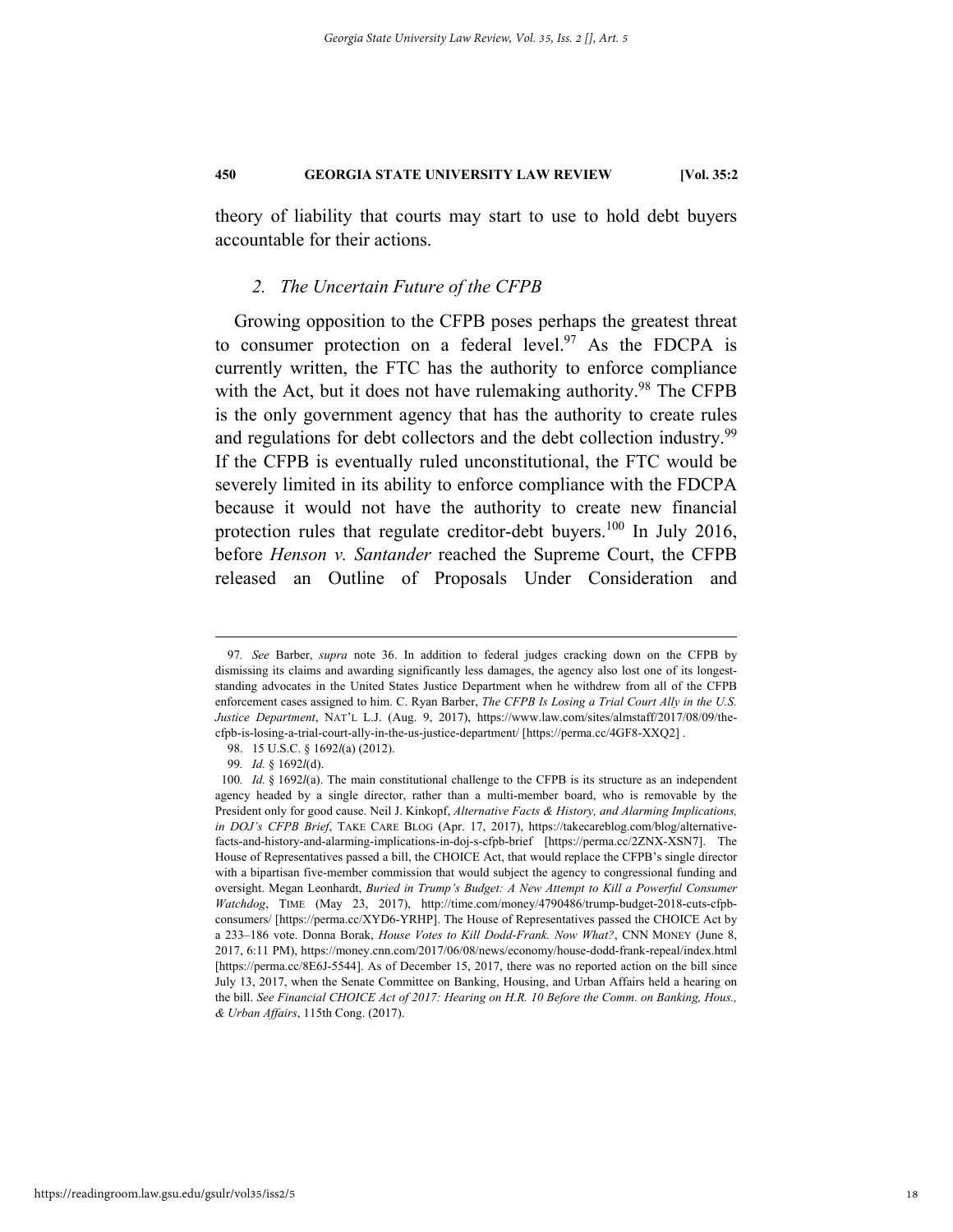Alternatives Considered (Outline).<sup>101</sup> Pursuant to its rulemaking authority, the CFPB released the outline as a response to contradictory court decisions in various jurisdictions that have resulted in different interpretations of the FDCPA.102 The CFPB realized the significance of the Fourth Circuit's ruling and announced that it would consider using its rulemaking authority to issue rules that "regulate unfair, deceptive, and abusive acts and practices" engaged in by not only debt collectors but also entities that fall outside the FDCPA's reach.<sup>103</sup>

The CFPB's proposals would apply to collection agencies, debt purchasers, debt collection law firms, and loan servicers.<sup>104</sup> However, many, if not all, of the proposals considered would require the debt collector to take more steps in verifying the validity of the information it receives from the debt owner.<sup>105</sup> The CFPB asserts that the proposed changes stem from its belief that debt collectors conduct only a limited review of the information received from the debt owner before starting collection activity.<sup>106</sup> It is entirely possible, however, that some within the CFPB saw internal confusion and chaos, and feared that its ability to reach debt owners might expire.<sup>107</sup>

[https://perma.cc/LRD3-F9JR]. On his way out, Mr. Cordray, relying on language in the Dodd-Frank

 <sup>101.</sup> Thomas et al., *supra* note 21, at 493.

 <sup>102.</sup> CFPB, *supra* note 31, at 2. Despite the limitations to the CFPB's authority created by *Henson v. Santander*, the agency continues to push "for a narrow interpretation of the debt collector definition . . . that enlarges its enforcement power over the debt collection industry." Thomas et al., *supra* note 21, at 493.

 <sup>103.</sup> Thomas et al., *supra* note 21, at 493. The Outline points out that the Dodd-Frank Act, which created the CFPB, covers "creditors who are collecting or attempting to collect on debts that relate to a consumer financial product or service." CFPB, *supra* note 31, at 3.

 <sup>104.</sup> CFPB, *supra* note 31, at 4. Specifically, the proposals would affect "small entities" in the categories listed but would not have an impact on every small entity in every line of business. *Id.*

<sup>105</sup>*. Id.* at 8. The proposals under consideration would require debt collectors to review the information contained in the debt portfolio to look for indications of uncertainty about the adequacy or accuracy of the information for a particular debtor or for the portfolio information as a whole. *Id.*  106*. Id.*

 <sup>107.</sup> Yuka Hayashi, *White House Criticizes CFPB for Naming Own Temporary Chief*, WALL ST. J. (Nov. 25, 2017, 8:52 PM), https://www.wsj.com/articles/white-house-criticizes-cfpb-for-naming-owntemporary-chief-1511631996 [https://perma.cc/R6T6-P3L9]. The power struggle between the Trump Administration and the CFPB intensified when CFPB Director Richard Cordray resigned from his position without giving a reason for his departure. Yuka Hayashi, *CFPB Head Cordray to Step down, Paving Way for Change at Watchdog*, WALL ST. J. (Nov. 15, 2017, 2:35 PM), https://www.wsj.com/articles/cfpb-director-richard-cordray-to-step-down-1510766617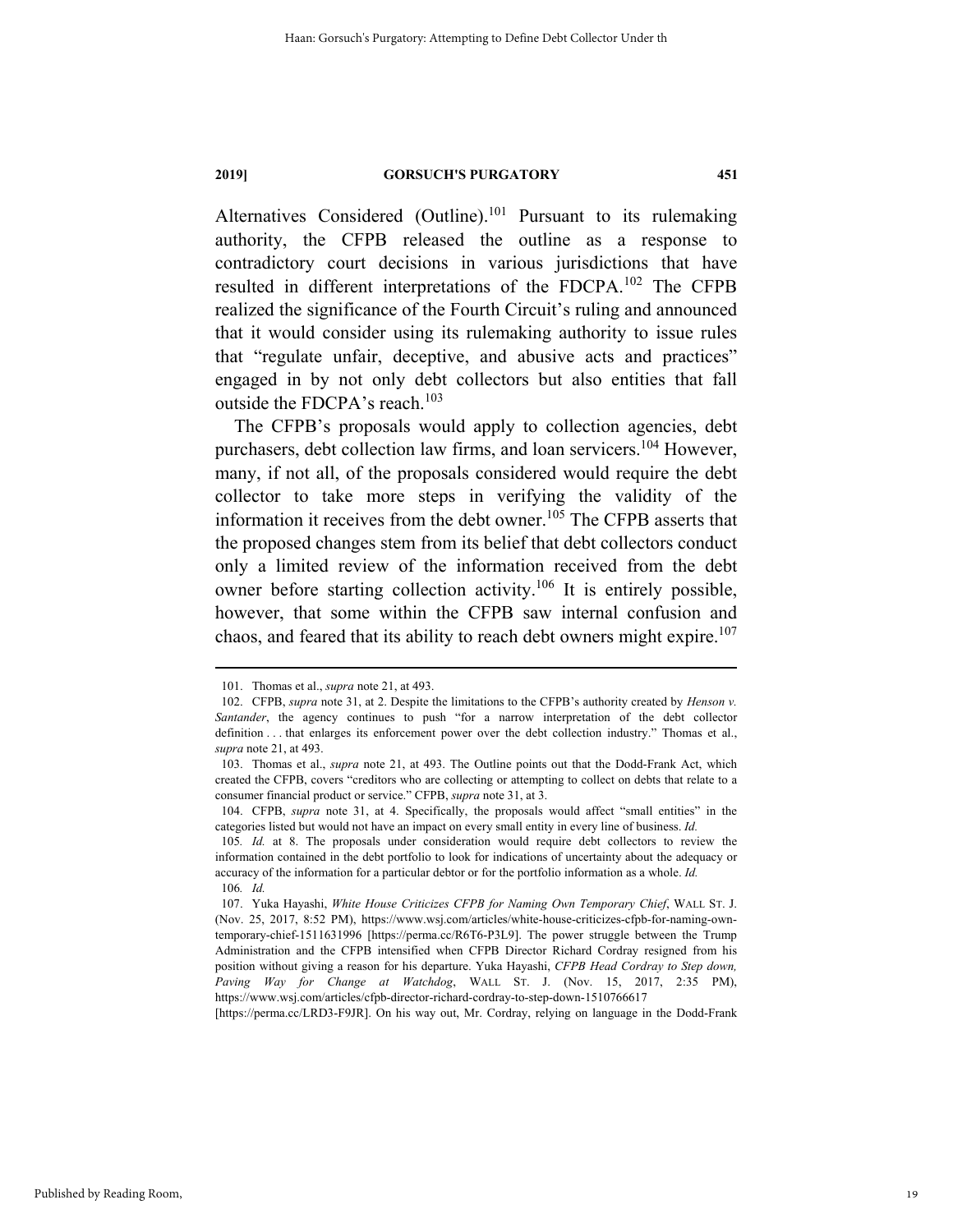The CFPB wanted to do something to ensure that the collection of these debts remain regulated. The CFPB could effectively regulate debt purchasers by proposing additional requirements on the debt collectors that service the purchased debt portfolios.<sup>108</sup> However, the Bureau will have to figure out its own internal power struggle before it can make any progress on rulemaking.

#### *III. Proposal*

Consumer protection laws and financial regulations need to evolve to reflect the large role that debt purchasers play in the debt collection industry. Congress should provide clarity about the types of entities that are subject to the requirements of the FDCPA. Without adapted statutes and regulations that provide clarity, the current state of the law requires debt purchasers to play a guessing game that questions how vulnerable they might be to liability. Similarly, millions of debtors have few options for seeking compensation if they feel harmed by the actions of debt purchasers.109

Act, named Deputy Director Leandra English as the interim director, but President Donald Trump used the Federal Vacancies Reform Act of 1998 to appoint Mick Mulvaney, the director of the White House Office of Management and Budget, to the interim position. Miles Parks, *Who's in Charge? An Awkward Monday Is Coming for This Federal Agency*, NPR (Nov. 25, 2017, 5:40 PM), https://www.npr.org/sections/thetwo-way/2017/11/25/566477507/whos-in-charge-an-awkward-mondayis-coming-for-consumer-financial-protection-bur?utm\_source=dlvr.it&utm\_medium=twitter

<sup>[</sup>https://perma.cc/QDV7-E84C]. Ms. English and Mr. Mulvaney jockeyed for position as acting director on the Monday after Thanksgiving 2017 with Mr. Mulvaney arriving at the CFPB office with a bag full of donuts and later meeting with top officials before holding a press conference, and Ms. English sent an e-mail to employees saying that she is the director before meeting with Senate Democrats. Yuka Hayashi & Lalita Clozel, *Trump Asserts Control over Agency*, WALL ST. J., Nov. 28, 2017, at A1, A4.

 <sup>108.</sup> CFPB, *supra* note 31, at 8. The proposal "address[es] attempts to shift responsibility for the accuracy of information about debts in portfolios from debt owners to collectors." *Id.* "As with the fundamental information, collectors need not obtain the representation of accuracy [to] possess a reasonable basis for claims of indebtedness, but they would have to justify an alternative approach." *Id.*

<sup>109</sup>*. See* S. REP. NO. 95-382, at 2 (1977), *as reprinted in* 1977 U.S.C.C.A.N. 1695, 1697. Part of Congress's reason for the FDCPA was that nearly forty percent of Americans had no legitimate way to respond to debt collection abuse. *Id.* There was a glaring lack of state law at the time, with thirteen states having no debt collection laws and another eleven states having laws that provided little to no protection. *Id.* at 2–3.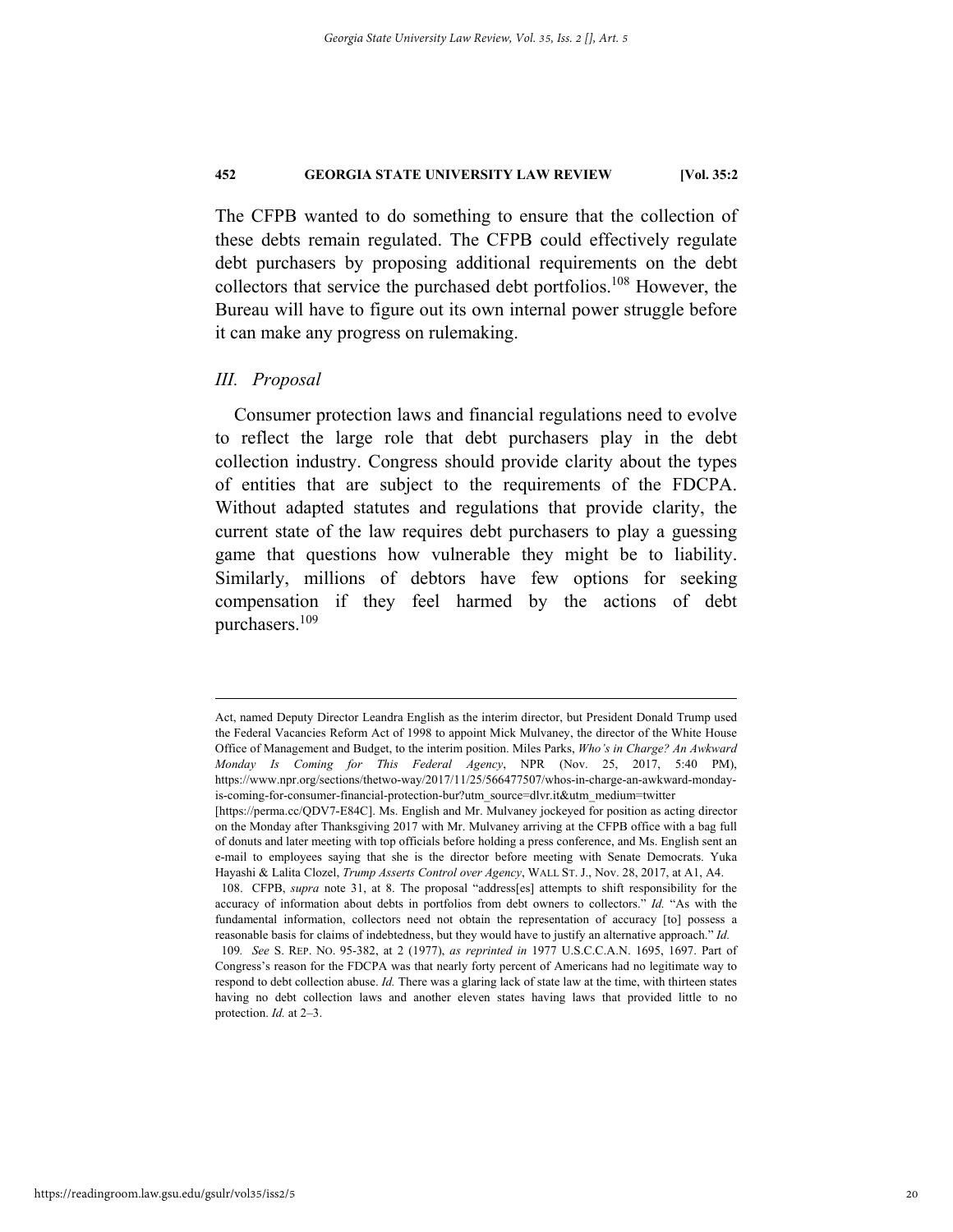#### *A. Option One: Statutory Clarity*

Congressional amendment provides the best solution. In concluding its opinion in *Henson v. Santander*, the Supreme Court called on Congress to fix the problem, hinting that this is the favored solution.<sup>110</sup> There are certainly questions about whether institutions like Santander are more likely to engage in abusive conduct when they profess their principal business purpose to be lending rather than debt purchasing.<sup>111</sup> The Court did not offer any solutions or answers to questions like this one but only provided that the answer is a matter for Congress, not the Supreme Court.<sup>112</sup>

### *1. Limiting the Debt Collector Definition and Implementing New Requirements*

Congress could follow the Supreme Court's lead and completely exclude debt purchasers from the reach of the FDCPA and do nothing to regulate them. However, this solution runs the risk of returning a significant portion of debt collection activity to its pre-FDCPA state: debt collectors calling debtors at dinnertime, using obscene and profane language, and threatening the use of violence while attempting to collect debts. $113$ 

Congress could provide the most clarity by enacting an entirely new statute that applies only to debt purchasers. This seems to be the type of statute that the Supreme Court contemplates in the conclusion of *Henson v. Santander*.<sup>114</sup> In the process, Congress should amend

 <sup>110.</sup> Henson v. Santander Consumer USA, Inc., 137 S. Ct. 1718, 1726 (2017) ("[T]he proper role of the judiciary . . . [is] to apply, not amend, the work of the People's representatives.").

<sup>111</sup>*. Id.* at 1725.

<sup>112</sup>*. Id.*

<sup>113</sup>*. Id.* at 1720; S. REP. NO. 95-382, at 1. Before Congress enacted the FDCPA, the Consumer Affairs Subcommittee held hearings that revealed that independent debt collectors caused the most severe "suffering and anguish" on the debtors that they contact. S. REP. No. 95-382, at 1–2. In addition to the forms of abuse mentioned above, Congress reported that debt collectors frequently revealed a consumer's personal information to family members, friends, neighbors, and employers; the debt collectors also obtained personal consumer information via pretending to be a public or government official and imitating legal processes. *Id.* at 2*.* 

<sup>114</sup>*. Henson*, 137 S. Ct. at 1725 ("We have no difficulty imagining, for example, a statute that applies the Act's demands to anyone collecting any debts, anyone collecting debts originated by another, or to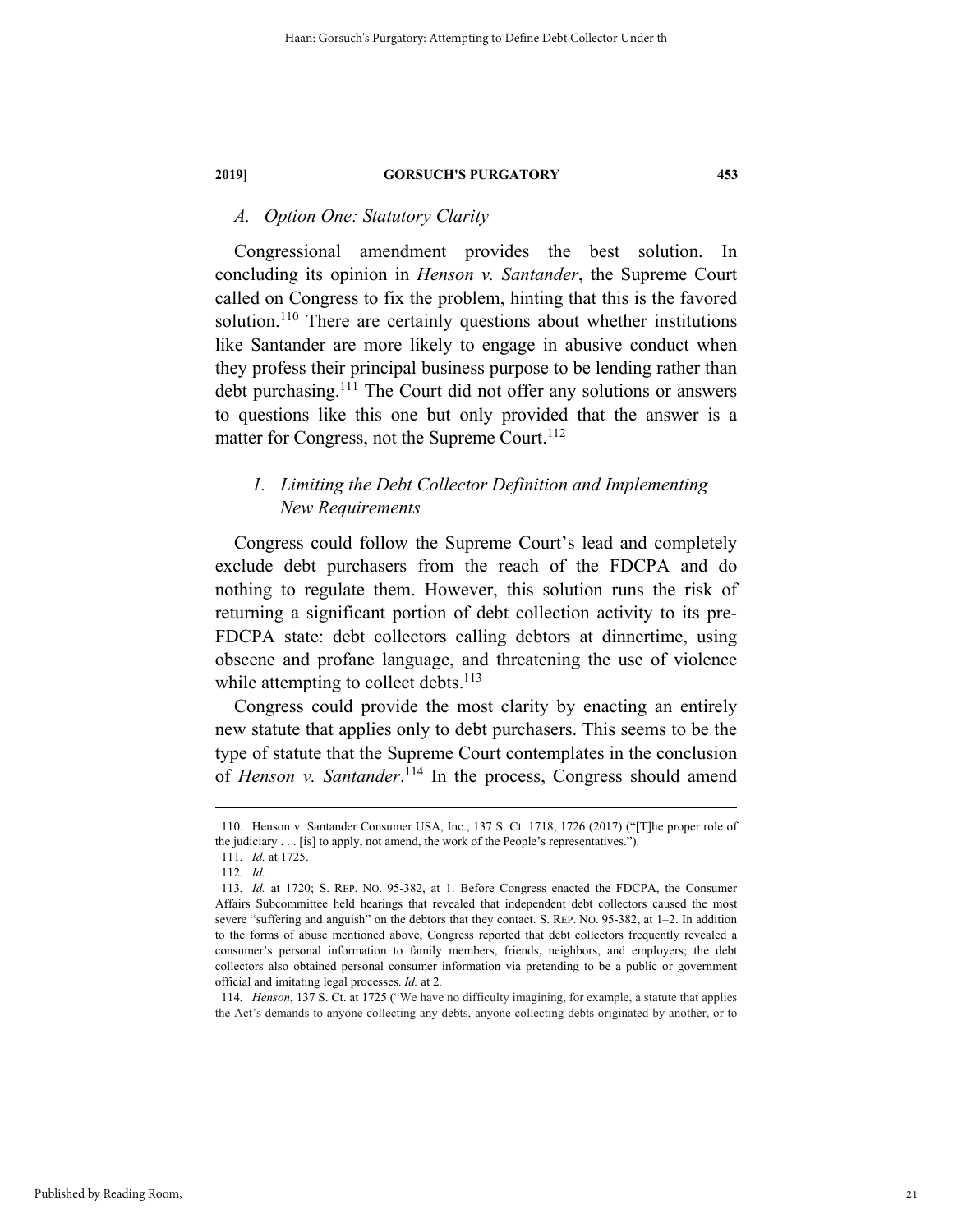the FDCPA by eliminating the clause that defines a debt collector as any entity having a principal business purpose of collecting debts.<sup>115</sup> This would remove any confusion and speculation about an entity's principal business purpose, making it irrelevant to the debt collector inquiry. Determining an entity's principal business purpose could be far too difficult.<sup>116</sup> Thus, the FDCPA would only define a debt collector as one who "regularly collects or attempts to collect, directly or indirectly, debts owed or due or asserted to be owed or due another."<sup>117</sup> The Supreme Court decided that debt purchasers are not debt collectors, so they should not be subject to a statute that only applies to debt collectors.<sup>118</sup>

This does not mean that debt purchasers would go completely unregulated. A new statute should impose requirements on debt purchasers at the time that they acquire a debt portfolio to ensure that debt purchasers do not engage in discriminatory or abusive behavior. Debt purchasers often obtain very little information about the debts within a portfolio, sometimes receiving only a computerized summary of the creditor's business records.<sup>119</sup> A new statute should make debt purchasers directly liable for not verifying certain data points before they either collect or attempt to collect the debt for themselves or send it to a debt collection attorney to do so.<sup>120</sup> Verifying account media, including monthly statements, charge off dates, and recent payments for credit debts, as well as indicating the presence of any recent complaints, would go a long way to ensure that debt purchasers are not attempting to collect on bad debts. Further, the new statute should be a strict liability statute, whose imposed liability mimics those imposed under the FDCPA.<sup>121</sup>

some other class of persons still.").

 <sup>115. 15</sup> U.S.C. § 1692a(6) (2012).

<sup>116</sup>*. See supra* discussion Part II.A.2.

<sup>117</sup>*. See supra* discussion Part II.A.2.

<sup>118</sup>*. Henson*, 137 S. Ct. at 1721–22.

 <sup>119.</sup> ROBERT J. HOBBS ET AL., FAIR DEBT COLLECTION VOL. 1, 24 (9th ed. 2018).

 <sup>120.</sup> The National Consumer Law Center points out that one of the largest problems with debt purchasers is that companies selling debt portfolios do not guarantee the accuracy of the information contained in a portfolio, but debt purchasers maintain that the information received is correct. *Id.*

 <sup>121. 15</sup> U.S.C. § 1692k (2012); McCall v. Drive Fin. Servs., 440 F. Supp. 2d 388, 390 (E.D. Pa.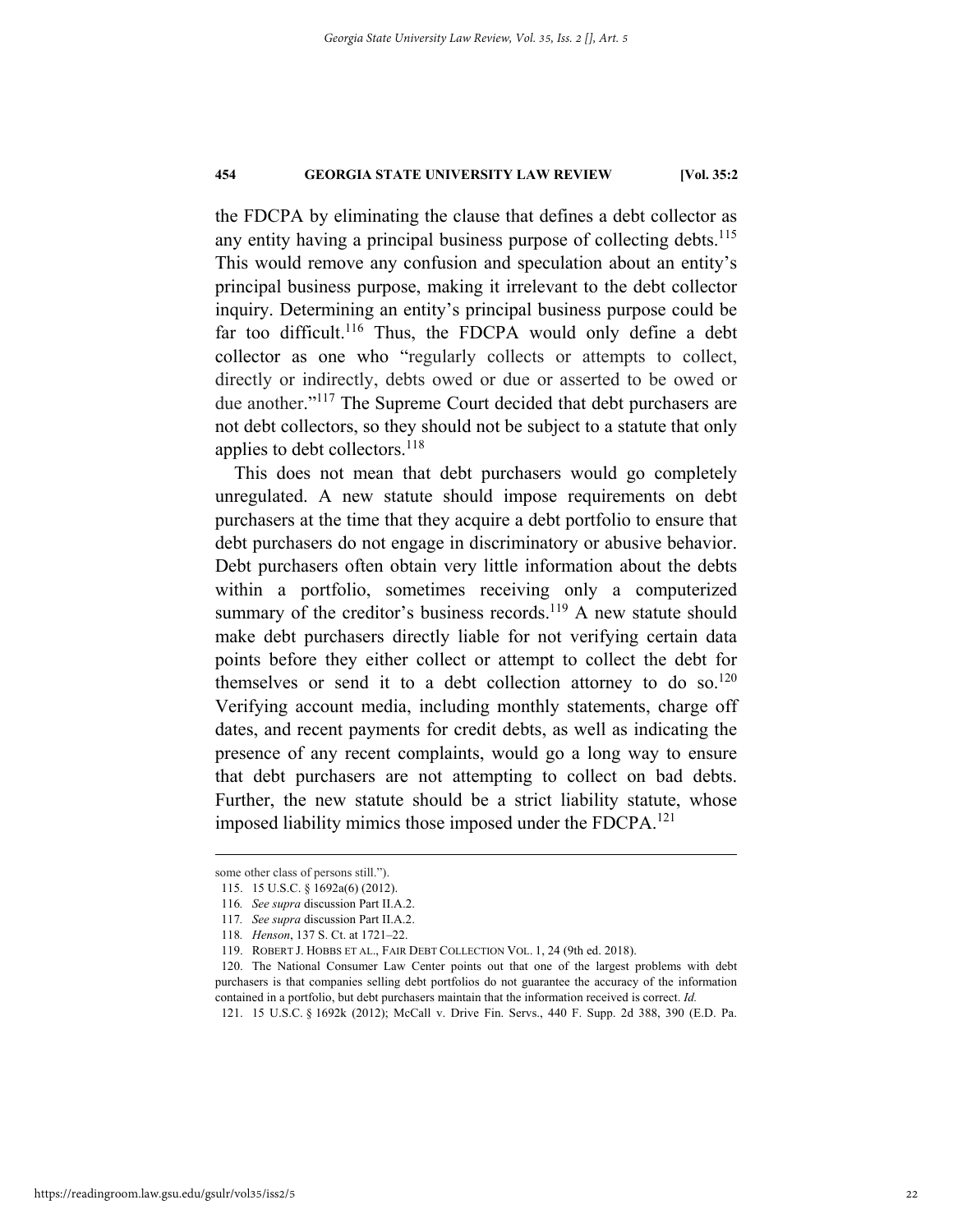### *2. New Requirements Benefit Debt Purchasers and Collection Attorneys*

Imposing liability for failing to meet the required verification points would benefit the debt purchasers. By requiring debt purchasers to verify information about the debts they receive from creditors, debt purchasers will know that they are purchasing valid debts.122 This would prevent debt purchasers from spending money on a debt portfolio only to find that a significant portion of the portfolio contains bad or expired debts. $123$ 

The benefits of the new requirements would improve the efficiency of collection attorneys as well, should a debt purchaser choose to use a law firm to attempt to collect its debts.<sup>124</sup> First, by imposing verification requirements on debt purchasers at the time of debt portfolio acquisition, lawyers and law firms will be in a better position to make appropriate decisions about each debt. Verification from the debt purchaser will allow the collection attorneys to pursue only valid debts, which would lower the chance that collection attorneys will file a claim that eventually gets dismissed due to a statute of limitations issue or a previous discharge in bankruptcy.

Second, as claims on bad debts decrease in frequency, the debt collection law firms and their attorneys will become less vulnerable to lawsuits defending FDCPA allegations, resulting in more time and money spent on the lawful collection of debts.<sup>125</sup>

125*. See* Miljkovic v. Shafritz & Dinkin, P.A., 791 F.3d 1291, 1304 (11th Cir. 2015) ("Guided by Supreme Court precedent and the plain language of the FDCPA, we find that the Act applies to the

 <sup>2006) (</sup>explaining that the maximum potential liability of debt collectors is \$1,000 for an individual plaintiff).

 <sup>122.</sup> A result of the lack of information received by debt purchasers is the prevalence of debts already settled, debts belonging to another person, or debts in the wrong amount. HOBBS ET AL., *supra* note 119, at 25.

<sup>123</sup>*. Id.* at 13.

 <sup>124.</sup> The law firms that collect debt for debt purchasers are, right now, subject to the FDCPA because they collect debt "owed . . . another." 15 U.S.C. § 1692a(6) (2012). However, Michigan Congressman David Trott proposed a bill, the Practice of Law Technical Clarification Act of 2017, that would amend the FDCPA to exclude "law firms and licensed attorneys who are engaged in activities related to legal proceedings from the definition of a debt collector," thus making law firms exempt from the FDCPA. Practice of Law Technical Clarification Act of 2017, H.R. 1849, 115th Cong. (2017). The proposed legislation would also limit the CFPB's power to reach attorneys acting in this manner. *Id.*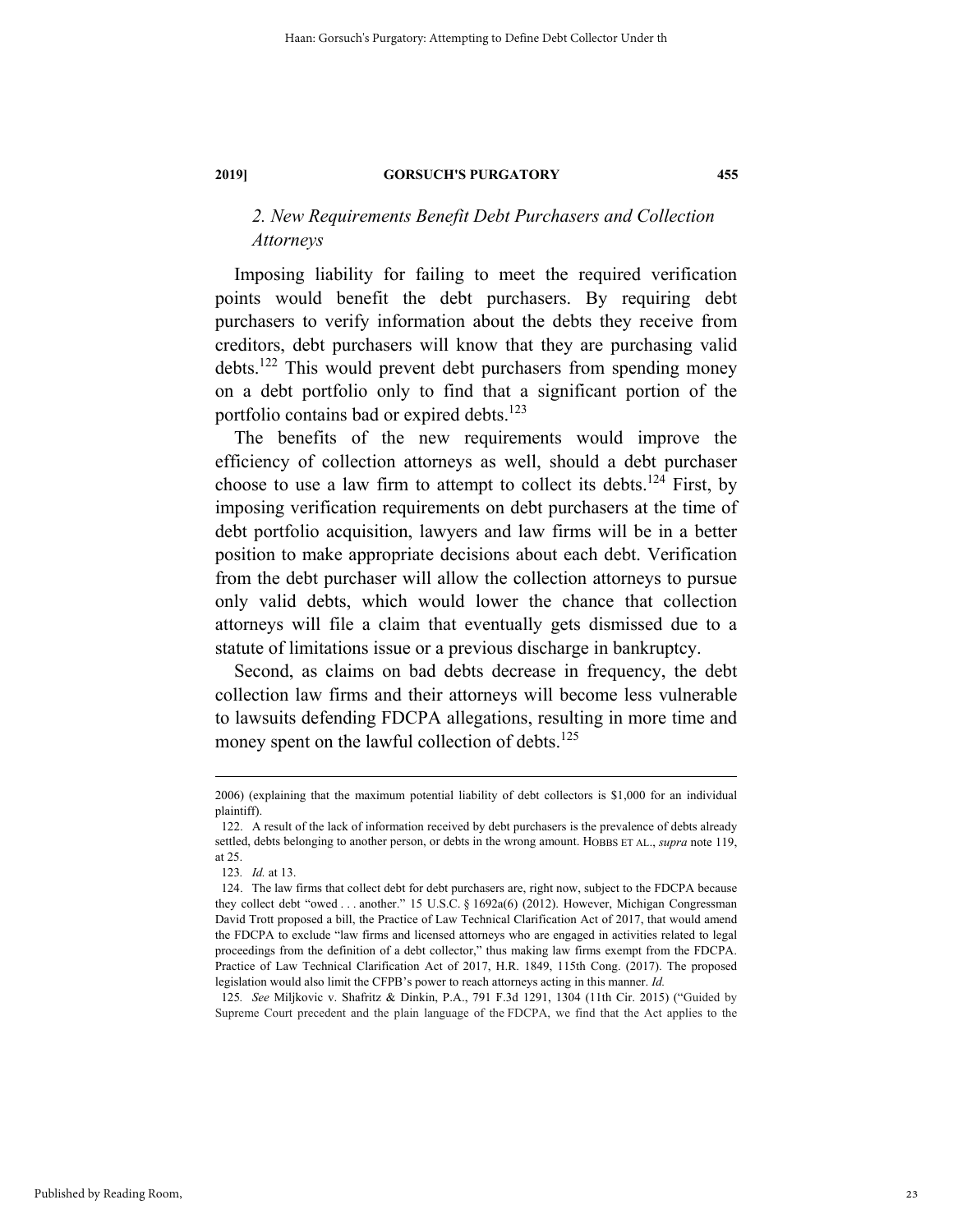Finally, the new requirements will continue to further the FDCPA's purpose.<sup>126</sup> Debt collection law firms and lawyers that adhere to the FDCPA should not have to face unfair competition from law firms that intentionally commit prohibited acts or choose to ignore the statute when attempting to collect debts. The verification requirements for debt purchasers will effectively keep frequent violators out of the debt collection market.

#### *B. Option Two: CFPB Regulations for Debt Purchasers*

The CFPB can provide a smaller-scale solution by issuing regulations that apply to debt purchasers outside the reach of the FDCPA. Just as the Supreme Court calls on Congress to provide statutory clarity, the Court also seems to call on the CFPB to issue regulations that reach debt purchasers.<sup>127</sup> Pursuant to its rulemaking authority, the CFPB can issue the specific requirements contemplated in Option One.<sup>128</sup> Even though debt purchasers are exempt from the FDCPA, the CFPB would not be outside of its authority by regulating debt purchasers because Dodd-Frank covers creditors who are collecting or attempting to collect on debts that relate to a consumer financial product or service.<sup>129</sup> One of the CFPB's practices in the

litigating activities of lawyers and law firms engaged in consumer debt collection, subject only to the limited exceptions Congress has chosen to include in the statute.").

 <sup>126.</sup> Cuaresma et al., *supra* note 20, at 2.

 <sup>127.</sup> Henson v. Santander Consumer USA, Inc., 137 S. Ct. 1718, 1725–26 (2017). The Court points out that it is "hardly unknown for new business models to emerge in response to regulation and for regulation in turn to address new business models." *Id.* In this statement, the Court almost takes the position of "you caused this problem, now it is your job to fix it." *See id.* 

 <sup>128. 15</sup> U.S.C. § 1692l(d) (2012); *see also supra* Part II.B.2 and accompanying text.

 <sup>129.</sup> CFPB, *supra* note 31, at 3. Under the proposed Financial CHOICE Act, the CFPB would become the Consumer Law Enforcement Agency and have no control over its budget or the ability to pursue unfair, abusive, and deceptive practices of financial services companies, but it is unclear whether the Consumer Law Enforcement Agency would continue to have similar rulemaking authority possessed by the CFPB. Erik Sherman, *GOP Takes Aim at a Consumer Protection Agency and Post-Collapse Bank Regulations*, FORBES.COM (June 8, 2017, 6:31 PM), https://www.forbes.com/sites/eriksherman/2017/06/08/gop-takes-aim-at-a-consumer-protection-agencyand-post-collapse-bank-regulations/#50274c5a4b24 [https://perma.cc/XLF7-QNLL]. The Financial CHOICE Act would accordingly replace any reference to the CFPB within the FDCPA with references to the Consumer Law Enforcement Agency. Financial CHOICE Act of 2017, H.R. 10, 115th Cong. § 711 (2017).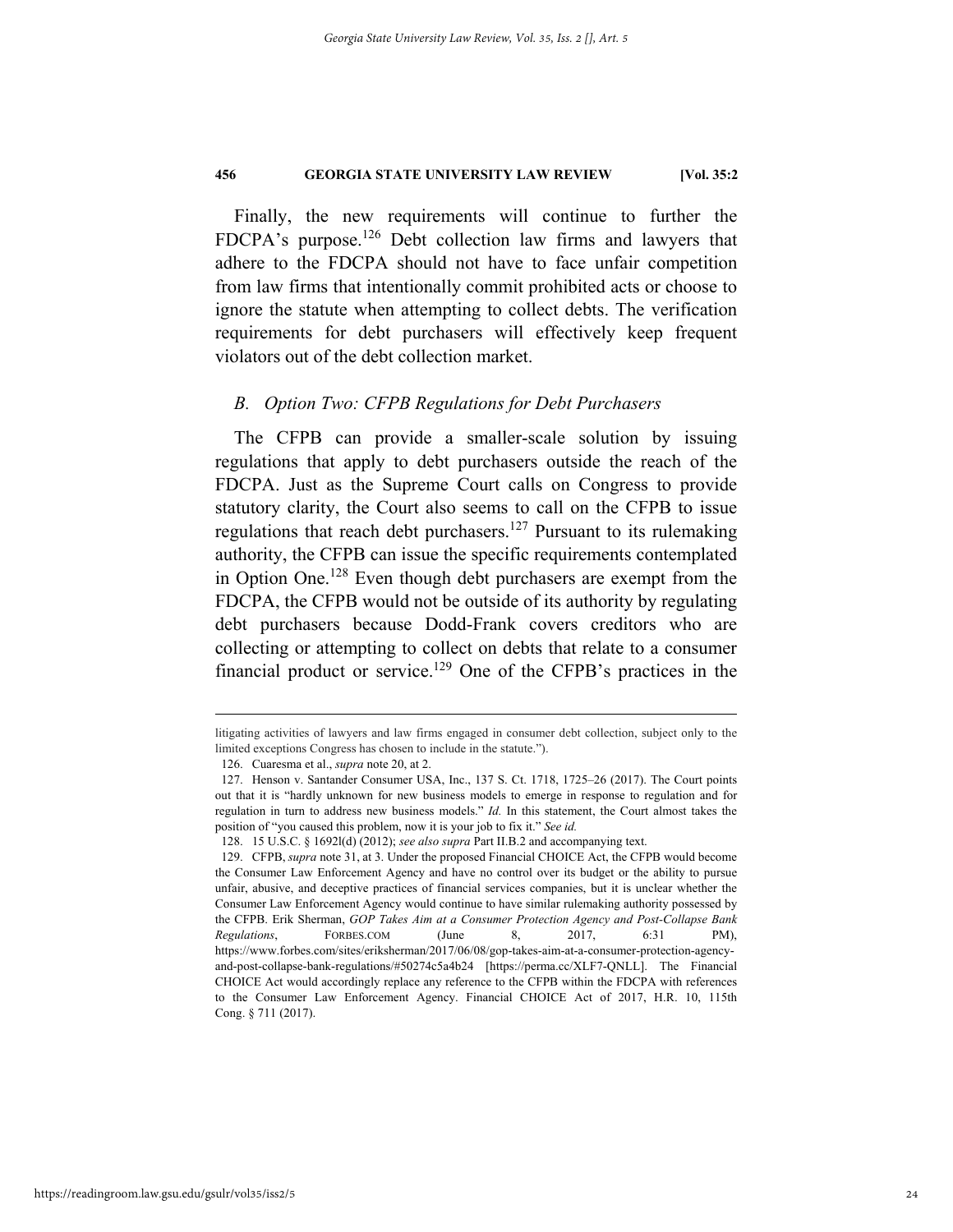past has been imposing limits on future actions of debt collection law firms as part of settlements reached between the Bureau and the law firm.<sup>130</sup> However, the CFPB should not regulate the practice of law by enjoining law firms from filing collection lawsuits on behalf of debt purchasers without attaching "a chronological listing of the names of all the prior owners of the [d]ebt and the date of each transfer of ownership of the [d]ebt."131 Instead, the CFPB should regulate the debt purchasers only by requiring each debt purchaser to obtain information reflecting the opening of a debtor's account and any payments made to the account.

#### *C. Option Three: Wait and See*

Congress and the CFPB could always wait and see how courts will interpret the practical implications of *Henson v. Santander*. An interpretation is not likely to come from the Supreme Court given the conclusion of its opinion.<sup>132</sup> As noted above, the Court does not seem inclined to answer any further questions about how the principal purpose prong applies to a debt purchaser.<sup>133</sup> Accordingly, interpretation of the FDCPA in the wake of *Henson v. Santander*, as applied to debt purchasers, would have to come from federal district and appellate courts. This "solution" has one crucial practical implication: more confusion in the search for clarity.

If Congress and the CFPB defer to district and appellate courts, the answer will likely yield results that return debt collection to the same position it occupied before *Henson v. Santander* when the debate over mutual exclusivity created a circuit split.134 *Henson v. Santander*  virtually eliminated the inquiry into the defaulted status of a debt for

 <sup>130.</sup> Stipulated Final Judgment & Order at 6, CFPB v. Frederick J. Hanna & Assocs., P.C., 114 F. Supp. 3d 1342 (N.D. Ga. 2016) (No. 1:14-cv-02211-AT).

<sup>131</sup>*. Id.* at 7. The Consent Order in the *Hanna* case also imposed requirements on individual attorneys acting for the law firm. *Id.* at 7–9.

<sup>132</sup>*. Henson*, 137 S. Ct. at 1725; *see* discussion *supra* Part I.C.

<sup>133</sup>*. Henson*, 137 S. Ct. at 1725.

<sup>134</sup>*. See generally* Cuaresma et al., *supra* note 20, at 2 (explaining that the FDCPA does not address instances when an entity meets the statutory standards for both a creditor and a debt collector, creating a circuit split on how to classify purchasers of "nonperforming or defaulted accounts").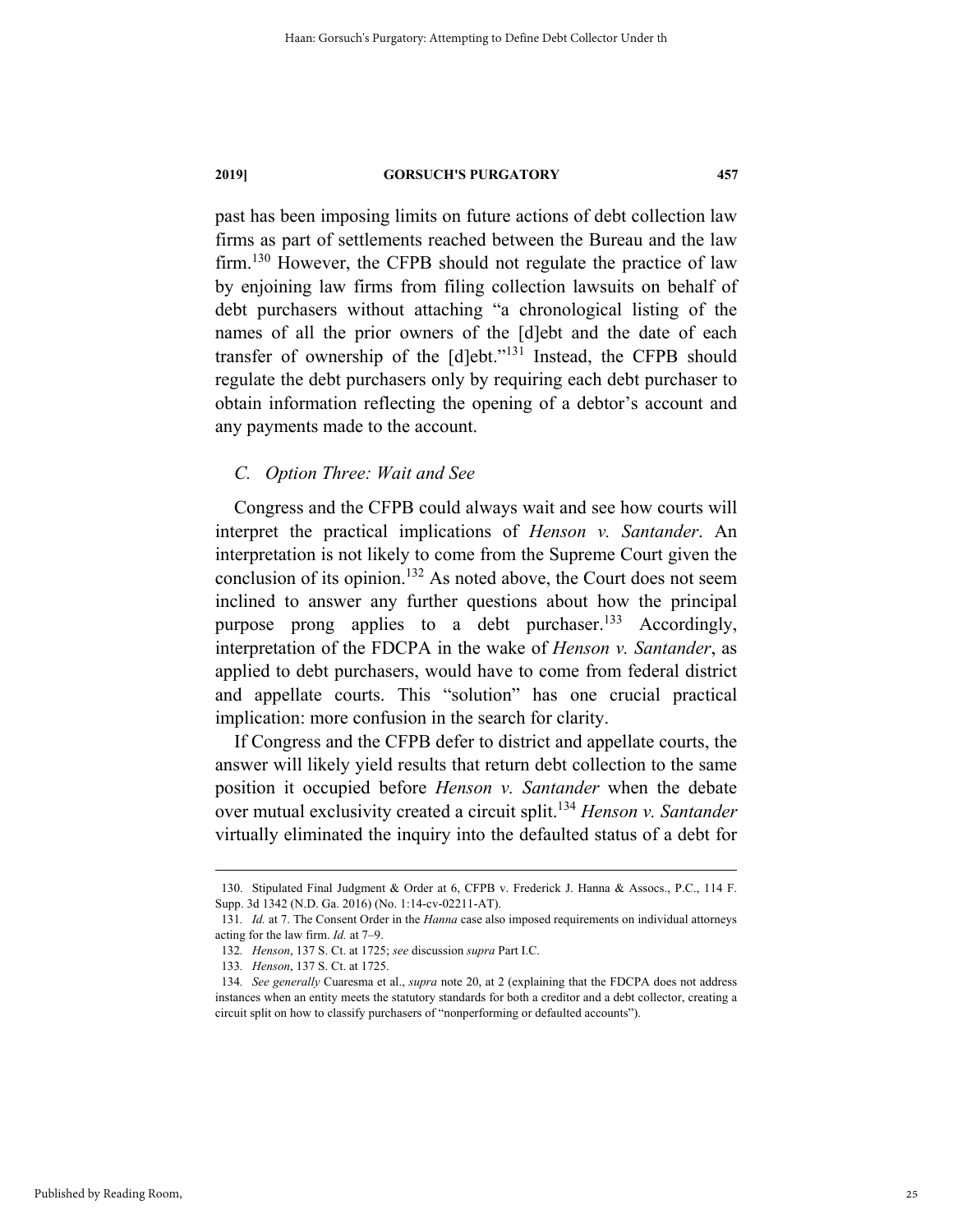purposes of determining an entity's role in debt collection.<sup>135</sup> Thus, district and appellate courts are no longer bound by their precedents regarding mutual exclusivity and are free to decide however they choose whether a debt purchaser's principal business purpose is debt collection.

The potential that circuits will answer this question in different ways makes it plausible that a court in one circuit would determine a debt purchaser's principal business purpose to be debt collection, whereas a court in a different circuit would determine that the same debt purchaser's principal business purpose is something other than debt collection. This creates an inconsistency where a given debt purchaser, like Midland Credit Management, could be subject to the FDCPA in "Circuit A," but exempt from it in "Circuit B."<sup>136</sup> Consequently, the remedies provided by the FDCPA would be available to a harmed consumer in Circuit A but not available to a harmed consumer in Circuit B.

#### **CONCLUSION**

*Henson v. Santander* seemingly exempted a significant portion of the debt collection industry from the reach of the FDCPA.137 A debt purchaser is not a debt collector because it owns the debts it is attempting to collect instead of owing it to another entity.<sup>138</sup> However, the Supreme Court decision did not address whether a debt purchaser collecting on debts that it owns qualifies as a debt collector if its principal business purpose is the collection of debt.<sup>139</sup>

The presence of debt purchasers in the debt collection industry has drastically increased in recent years, leaving millions of American

 <sup>135</sup>*. Henson*, 137 S. Ct. at 1721 ("Neither does [the statute's] language appear to suggest that we should care how a debt owner came to be a debt owner—whether the owner originated the debt or came by it only through a later purchase.").

<sup>136</sup>*. See* ENCORE CAPITAL GRP., *supra* note 77 and accompanying text.

<sup>137</sup>*. Henson*, 137 S. Ct. at 1721–22.

<sup>138</sup>*. Id.* at 1724.

 <sup>139. 15</sup> U.S.C. § 1692a(6) (2012); *Henson*, 137 S. Ct. at 1725.